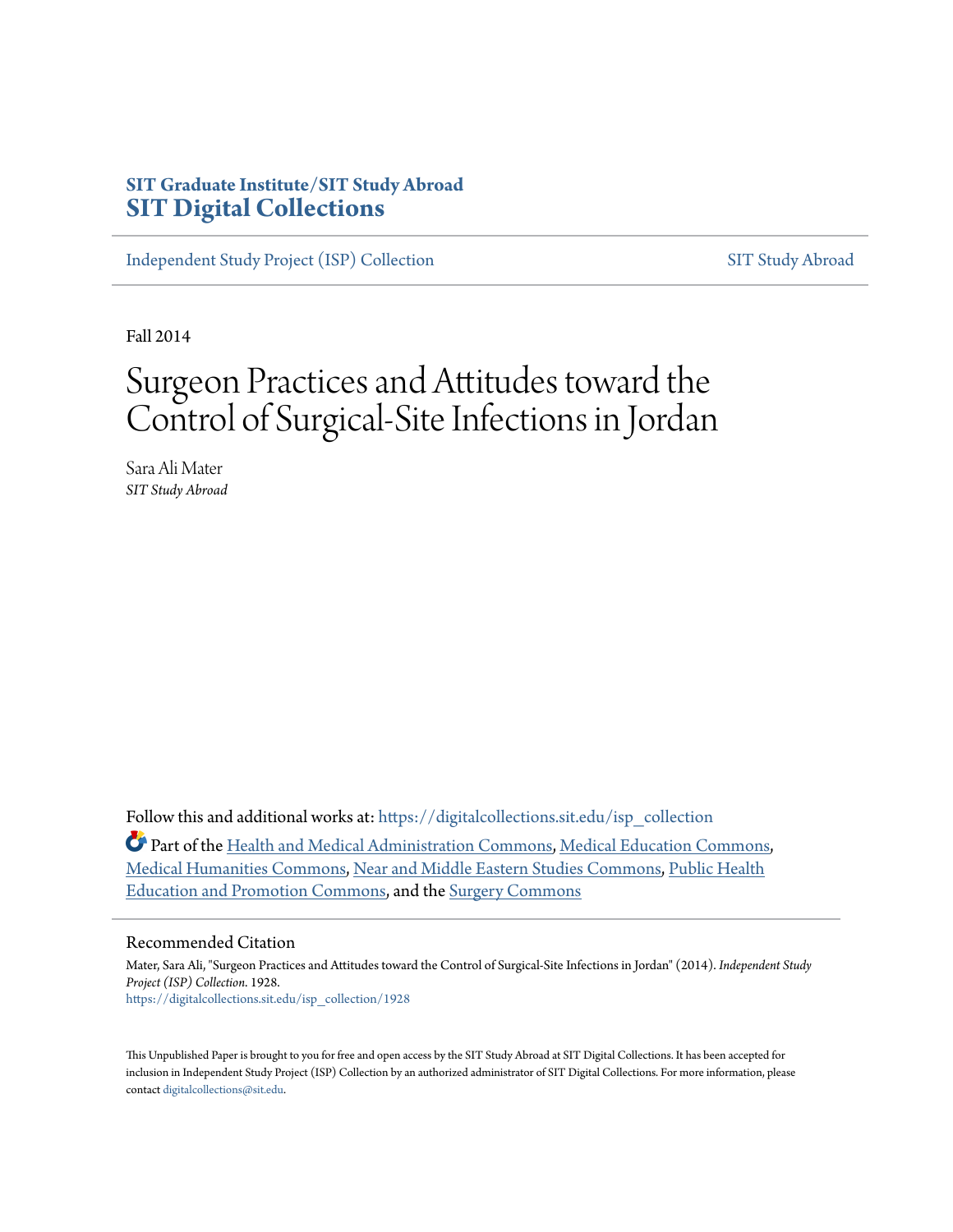# Surgeon Practices and Attitudes toward the Control of Surgical-Site Infections in Jordan

Sara Ali Mater

Gettysburg College

Biology, Pre-medicine

SIT, Middle East, Jordan, Amman

Academic Director: Bayan Abdulhaq, Ph.D

Advisor: Haitham Altaani, M.D.

Submitted in partial fulfillment of the requirements for health and community development S.I.T. Study Abroad, Fall 2014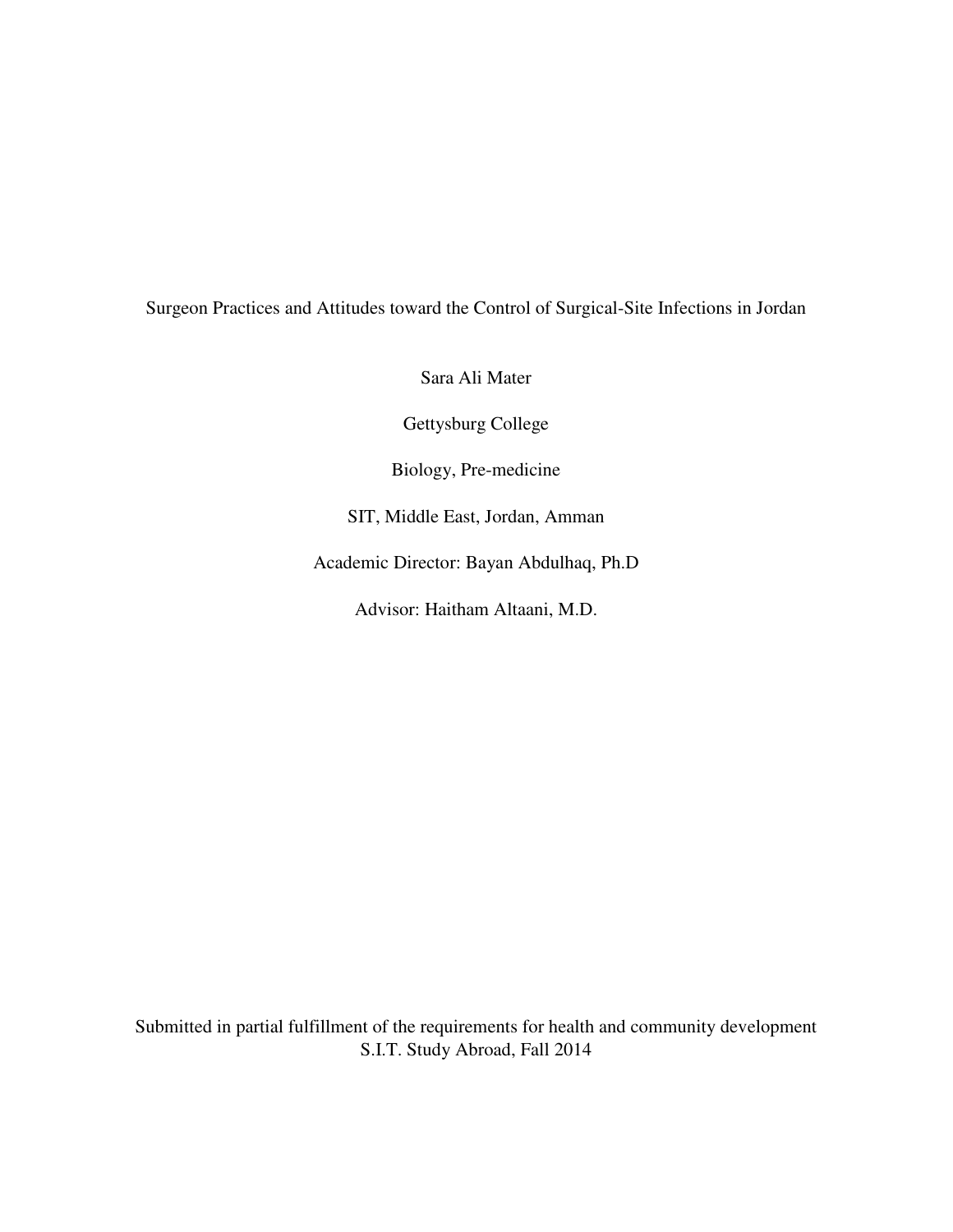# Copyright

The author hereby does grant the School for International Training the permission to electronically reproduce and transmit this document to the students, alumni, staff, and faculty of the World Learning Community.

The author hereby does grant the School for International Training the permission to electronically reproduce and transmit this document to the public via the World Wide Web or other electronic means.

The author hereby does grant the School for International Training the permission to reproduce this document to the public in print format

Student: Sara A. Mater

Signature: *Sara A. Mater*

Date: submitted on  $6/12/14$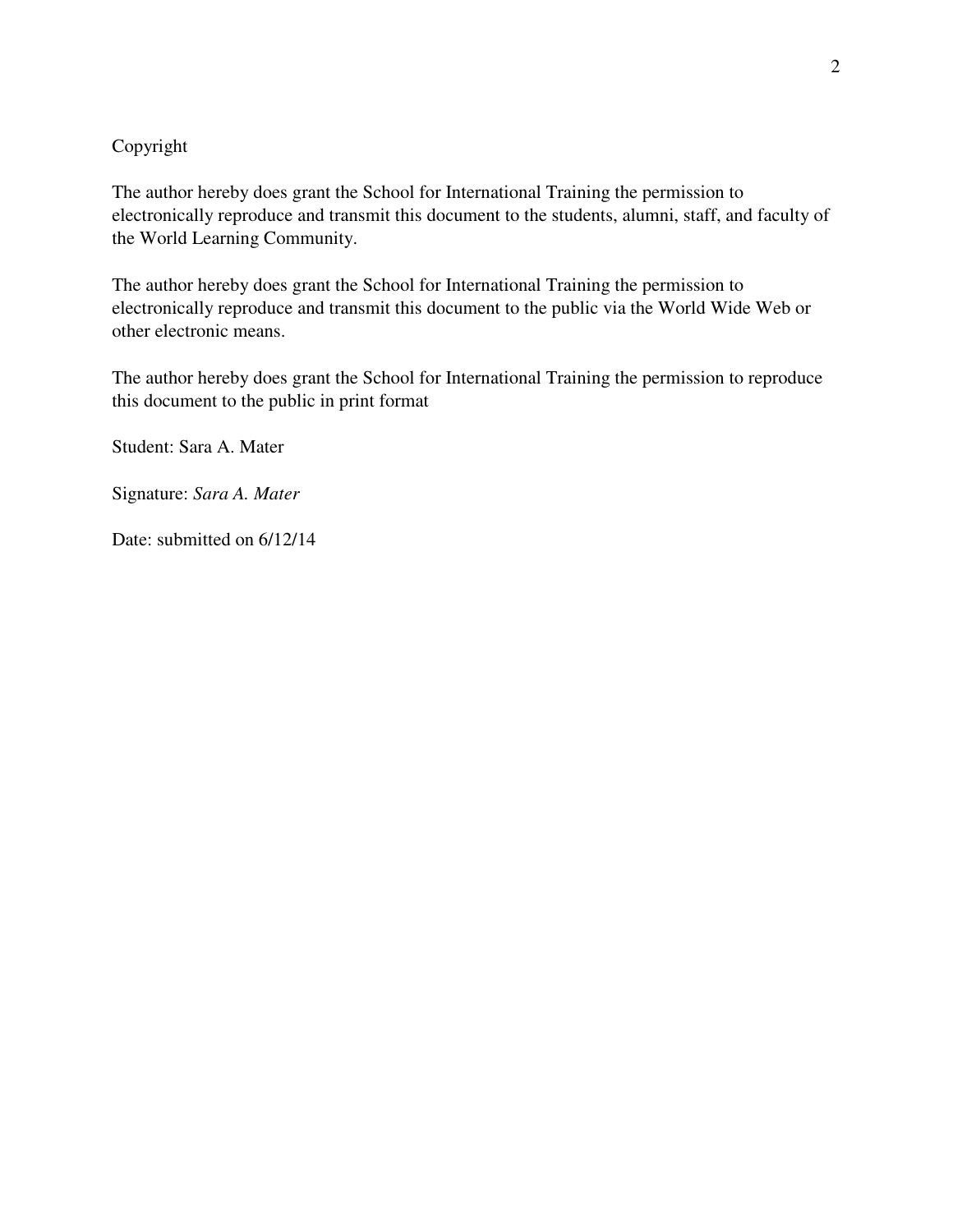# Table of Contents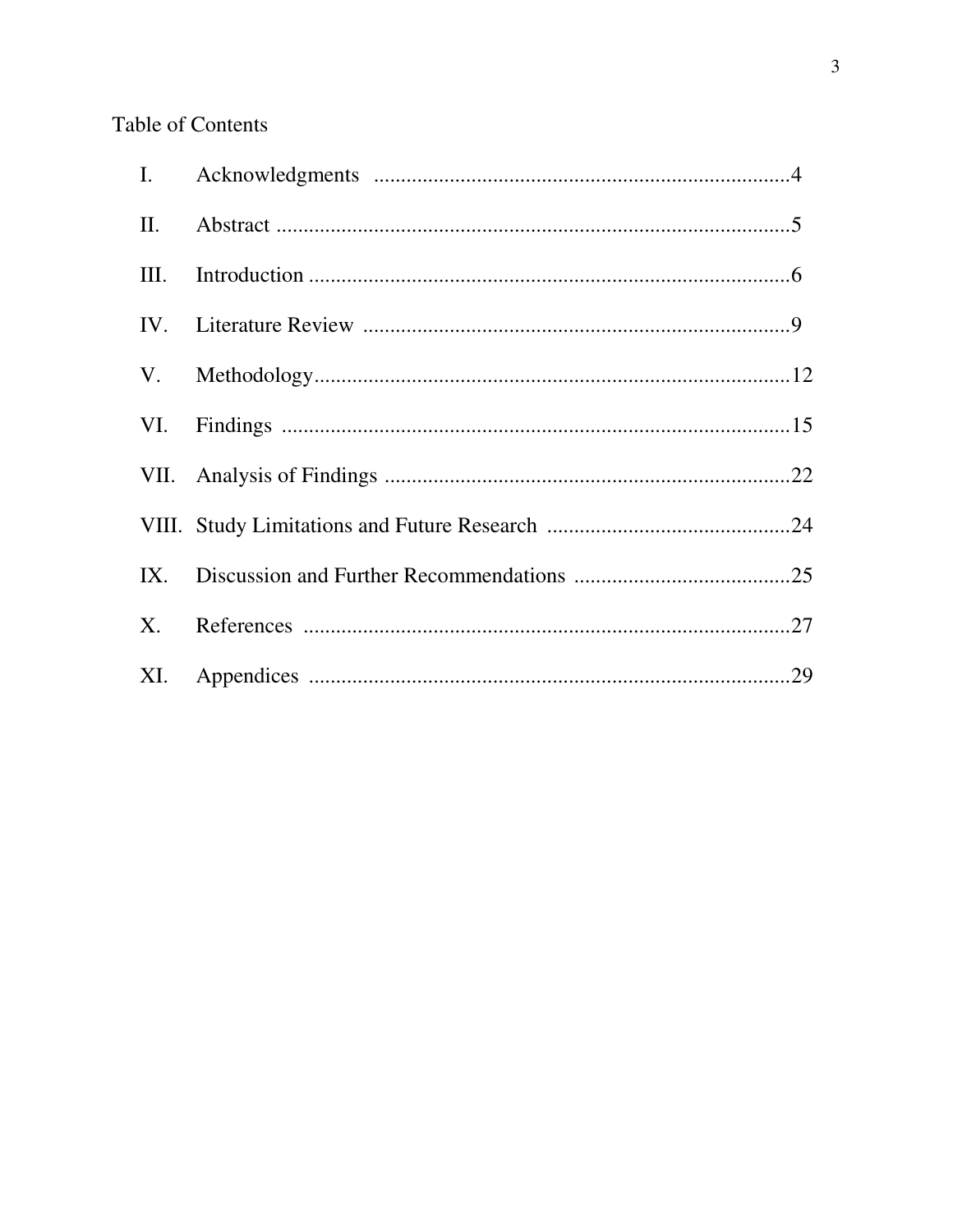#### **Acknowledgements**

This research endeavor would not have been feasible without the support of many individuals. First of all, I would like to thank my academic director Dr. Bayan for her continuous support. Without her patience, advice, and connections, this research would not have even been possible.

I would like to also thank my advisor Dr. Haitham Altaani and his family for all the generosity they have given me during my independent research period. I would like to express thanks to Dr. Yaqzan Obeidat for his insight on my research as well as Dr. Hamdi Abu-Ali for his advice, time, and connections. In addition, I would also like to thank the JUST medical students for their help in gathering data.

Of course, I would like to thank the S.I.T staff and students for all their continuous support during this time. Lastly, I would like to express my gratitude toward the countless physicians and surgeons that I had met for providing their generous time in giving me insight toward my research and their respective careers in medicine. These interactions have been one of the most enjoyable times in my life.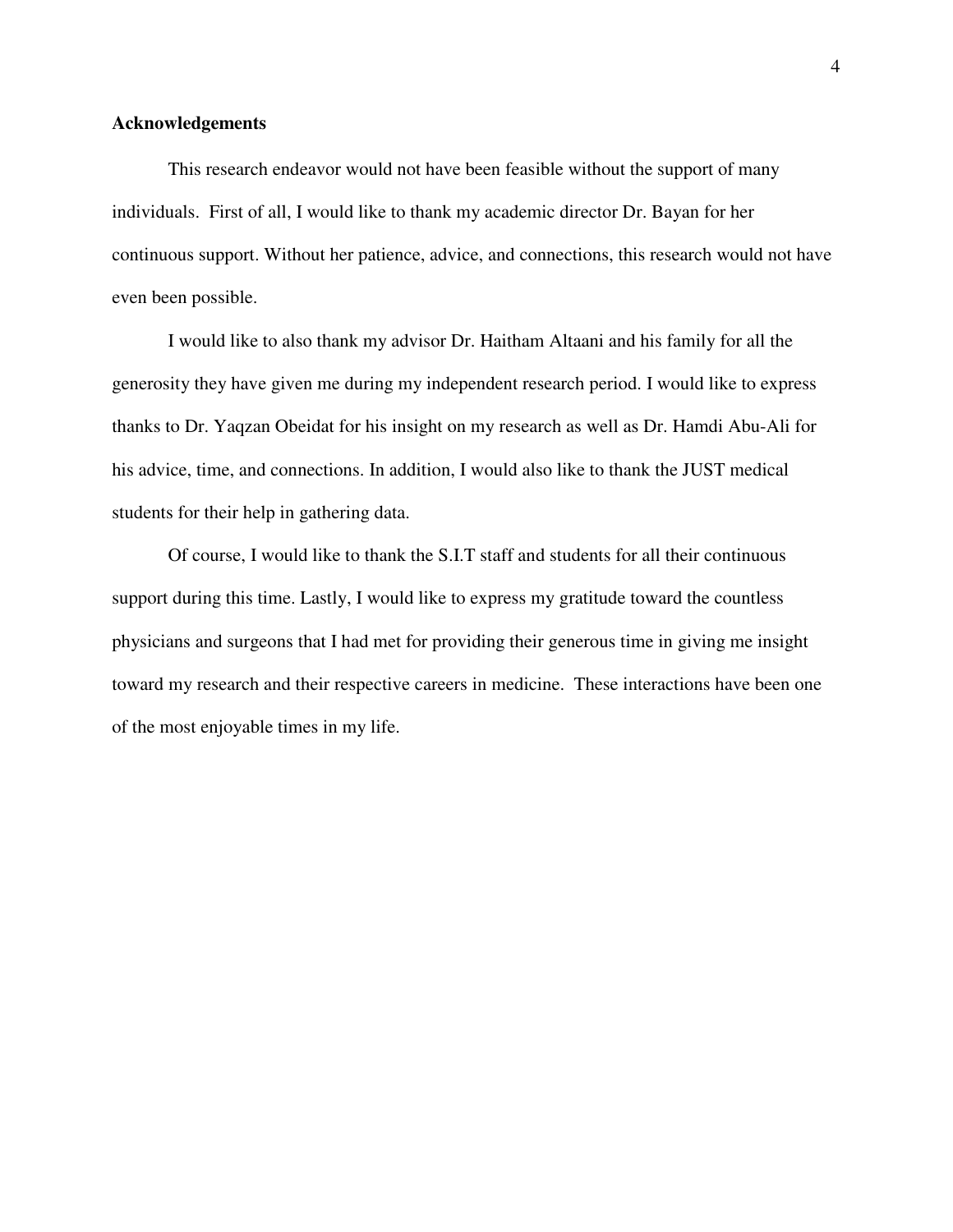#### **Abstract**

The purpose of this study was to determine the attitudes and practices of Jordanian surgeons on the control of surgical-site infections, evaluated by the Center of Disease Control's guidelines toward the prevention of surgical-site infections, in addition to gaining respondents opinions on infection control in Jordan. This study was conducted through the distribution of 75 questionnaires given to surgeons at five hospitals in Jordan. Additional insight on SSI infection control was gained through interviews with two cardiac surgeons and three infection control directors. The results of the survey were compared with the Center for Disease Control's guide to surgical-site infection to determine surgeon compliance with international recommended guidelines in patient antiseptic bathing, setting and method of patient hair removal, and use of antibiotic prophylaxis, in addition to measuring respondents' views toward their own compliance of preoperative, intraoperative, and postoperative infection control protocol. Of the 75 surveys distributed, 57 were returned indicating a 76% response rate. Survey results suggest that a significant portion of surgeons surveyed were not in compliance with CDC recommended guidelines, with only 47.4% recommending preoperative bathing, 29.8% of surgeons removing patient hair in the operating room, only 57.1% using clippers as a means to removing patient hair prior to surgery, and 12.3% not using antibiotic prophylaxis regularly. Yet, when surgeons were questioned as to how well they follow preoperative, intraoperative, and postoperative infection control protocol, 61.4%, 73.7%, and 72% respectively rated their adherence to these guidelines as "excellent" or "very good". These results suggest the need for more education toward the prevention of surgical-site infections toward attending surgeons and surgical residents in addition to more effective surveillance of infection control programs at hospitals.

Keywords: Medicine and Surgery, Health Care Management, Occupational Health and Safety, Public Health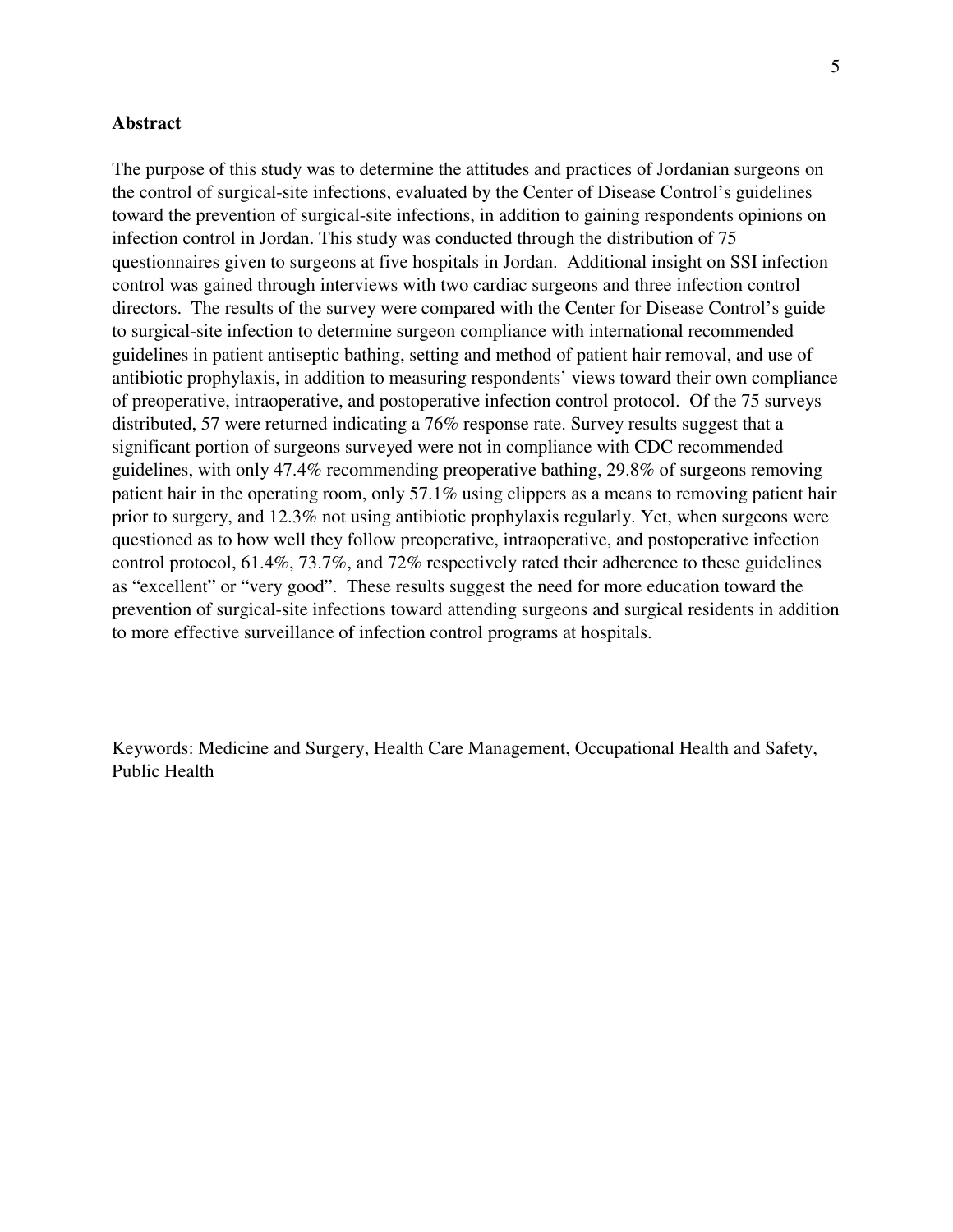#### **Introduction**

Hospital-acquired infections (HAIs), also known as nosocomial infections, are infections acquired in a hospital by a patient who reason for admission was not for the acquired infection. Nosocomial infections are a serious issue affecting both the developed and the developing countries and are one of the leading causes of death in the world (Ducel, Fabry, & Nicolle, 2002). HAIs are a significant burden to hospitals, leading to prolonged hospital stays, increased rates of hospital bed occupants, and additional costs to the health care systems, with nearly 1.4 million individuals suffering from these infections at any moment.

The most common nosocomial infections are urinary tract infections, surgical siteinfections (SSIs), and lower respiratory tract infections. However, of these, surgical siteinfections top the list of hospital-acquired infections. There are various factors that can influence the development of SSIs including duration of operation, preoperative cleansing and shaving methods, the healthcare setting environment, and mostly importantly, the judgment and proper technique of the surgeon and surgical team (Nichols, 2004). Therefore, it is not surprising that many SSIs result from the noncompliance of healthcare professionals with regards to correct hygienic and infection control guidelines.

 Interest in the subject of infection control and surgical-site infections has increased dramatically over the past 60 years. In fact, the appointment of the first infection control program was in the United Kingdom in the 1950s and during the same period in the United States, the infection control nurse was introduced. By the mid-1970s, many studies concerning the nature of human bacteria in health and the important effect of anaerobic bacteria on postoperative surgical-site infection were presented (Nichols 2004). These advances in knowledge eventually led to enhanced uses of antibiotic prophylaxis in the early 1980s. During the same period, more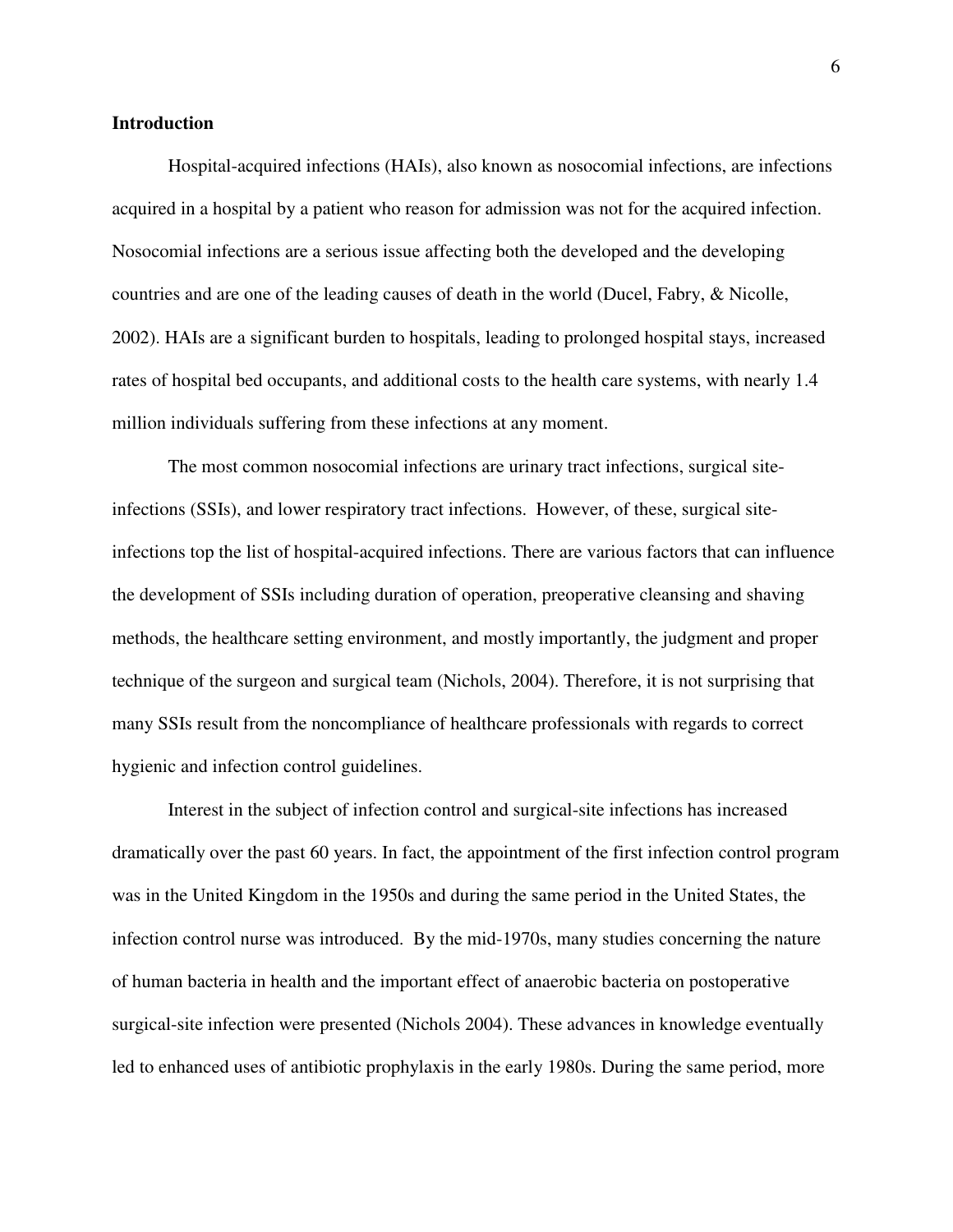attention was given to the procedure-specific risk factors for the development of SSIs. In fact, the Surgical Infection Society was established in 1980 for scientists, surgeons, and physicians to cooperate efforts in research and education regarding patients suffering from SSIs. By 1999, the Center for Disease Control published revised guidelines for the prevention of surgical-site infections based on the operative factors concerning these infections (Nichols, 2004).

The practice of infection prevention and control has emerged into an internationally recognized health care discipline. Worldwide, there has been steady growth and expansion of the discipline and practice of infection control. However, in the Arab region, infection control programs are limited and surveillance programs are nearly nonexistent. According to the WHO guide to the prevention of HAIs, the Eastern Mediterranean region has one of the highest rates of nosocomial infections in the world, with an infection rate of 11.8% (Ducel et al., 2002). Despite the high prevalence of HAIs, many Arab countries have not taken initiatives to start nation-wide infection control programs and strengthening surveillance to assess the burden of hospital infections. These high rates in the Middle East can be attributed to a number of factors including poor infection control guidelines as a result of inadequate education of health care workers, as well as ignorance of existing infection control protocol and poor physician training.

Of course, the most effective method for controlling SSIs and HAIs in general is implementing quality control measure and evidence-based management. In Jordan, there is no governing body that surveillances hospital protocols guidelines and there are no standardized clinical practice guidelines in the country. In 2007, the Health Care Accreditation Council was established to promote quality improvement in healthcare settings through accreditation by establishing national health care standards for health facilities. While this is an important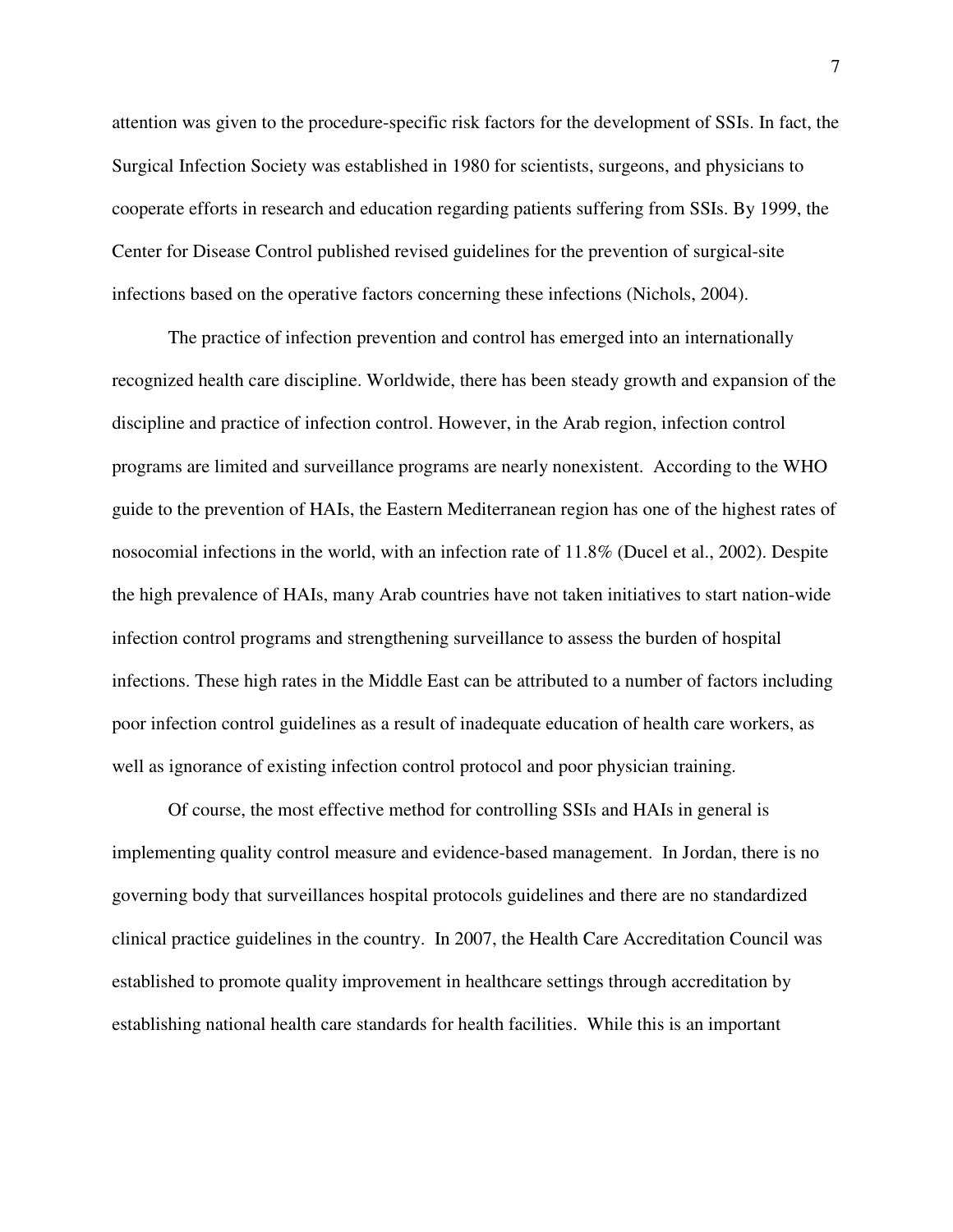milestone, accreditation is not mandatory for hospitals in Jordan as only 17 hospitals are accredited in the country.

No information on Jordanian surgeon practices on the control of surgical-site infection has ever been published. This study aims to determine the practices of surgeons toward the control of surgical-site infections evaluated by the CDC's guidelines to surgical-site infections, in addition to measuring the surgeon attitudes toward their compliance with pre-operative, intraoperative, and post-operative infection control guidelines.

The researcher wrote a survey based on the CDC's Guidelines for the Prevention of Surgical-Site Infections. The questionnaire assessed surgeon's practices toward certain preoperative, intra-operative, and post-operative guidelines that were strongly recommended by the CDC as well as surgeon opinions toward infection control in their respective facilities. In addition, interview with surgeons and infection control directors were also done in order to gain more insight towards the scope of infection control practices. This subject is pertinent as it provides insight towards the rates of HAIs specifically concerning SSIs. From this, identification of compliance weakness can be identified, providing further information for improvements towards surgeon education on surgical-site infection control. From the literature reviewed, it is hypothesized that compliance of surgeon practices with recommended guidelines can be improved.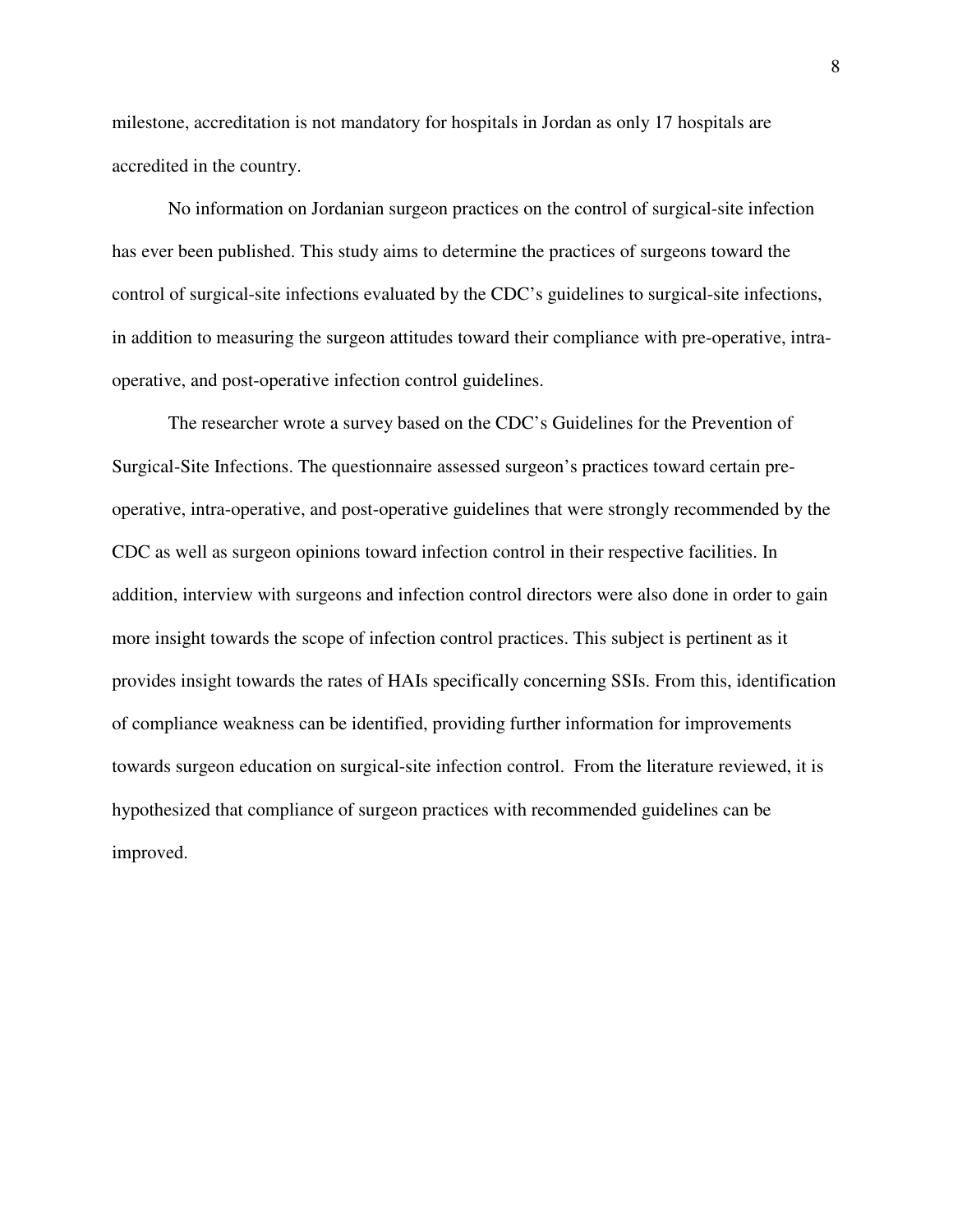#### **Literature Review**

 Jordanian surgeon practices and attitudes towards the prevention of surgical-site infections can be viewed in the context of hospital infection control practices in the Middle East. Although there has been no published information toward surgeon's practices toward the prevention of surgical-site infections in Jordan, there are various studies that outline practices and attitudes of healthcare personnel toward infection control in addition to SSI cases both in the Middle East and abroad.

In 2008, a study conducted in Canada surveyed 589 surgeons about the prevention of surgical site infections and compared their practices toward evidence-based guidelines (Davis, Spady, Gara, & Forgie, 2008). The survey found that of the 247 who had responded, 63% of surgeons were not in compliance with various CDC guideline recommendations that included preoperative bathing, hair removal, antimicrobial prophylaxis or intraoperative skin preparation. This is one of the first of its kind conducted in North America regarding surgeon practices and compliance. This study will be beneficial in outlining the methodology used and comparing results in this respective study.

A similar study was also conducted in University of Toronto in 2012 where general surgeons and residents were given a survey pertaining to SSI prevention and knowledge of prevention strategies and barriers for SSI prevention implementation (Eskicioglu et al., 2012). Results of the study revealed that more awareness and implementation that engage both residents and attending surgeons are necessary to improve practices. This research shows the gap between evidence and practice, as well as the need for improved compliance to guidelines. In addition, this study also highlights that implementation and awareness of SSI prevention is a worldwide issue that not only affects the MENA region.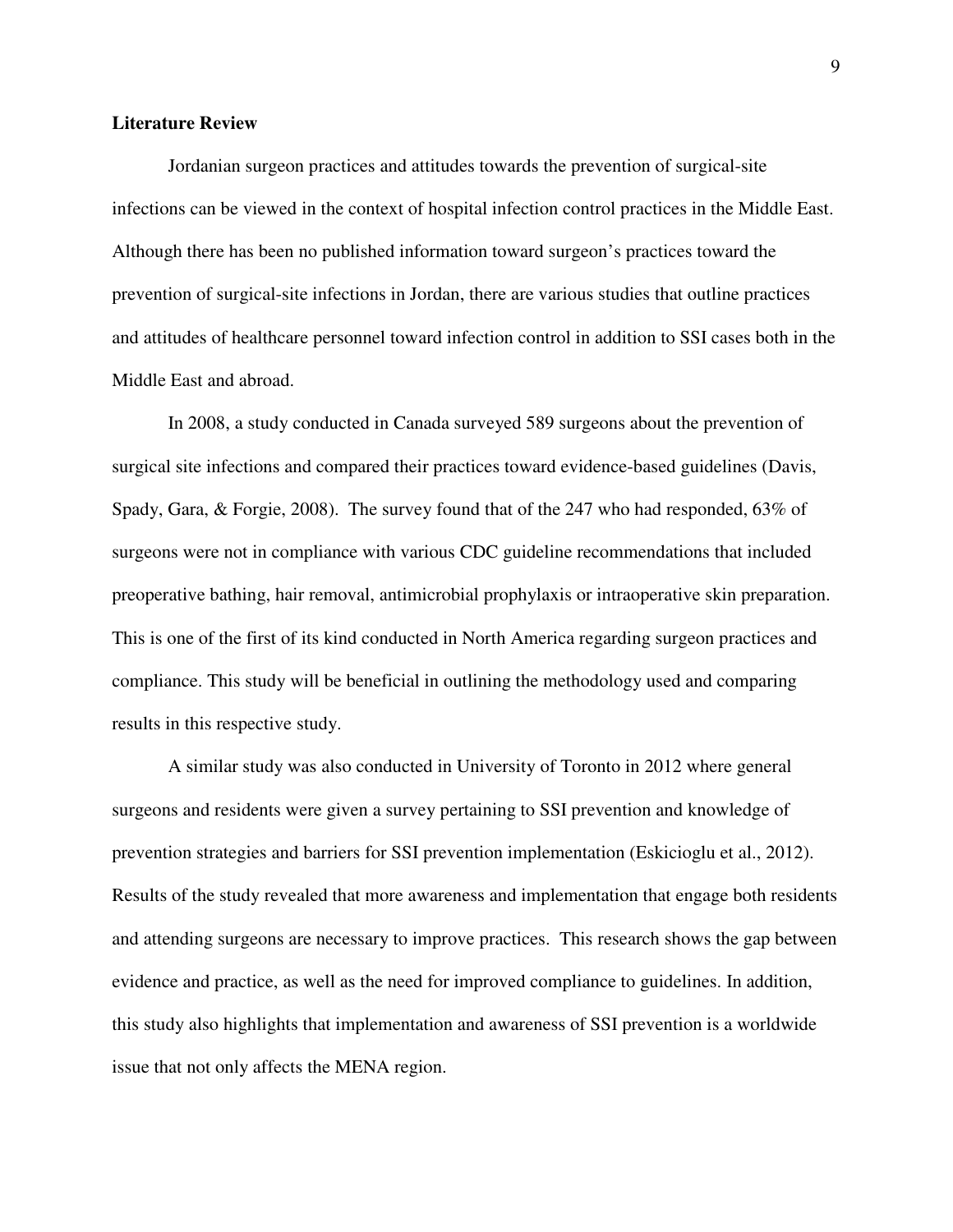Various studies regarding SSI infections in the Middle East have also been conducted. A study conducted in Alexandria Hospital in Egypt surveyed the rate of SSI infections among 187 patients after cardiothoracic and urologic surgeries (Hafez et al., 2011). SSI rate among cardiothoracic surgeries was 23.3% and 9% with urologic surgeries. By emphasizing the need for measures to reduce the high rates of SSI in the MENA through a multidisciplinary effort including infection control education and specific SSI prevention activities, much useful information can be gained from this research.

A similar study analyzing the overall surgical-site infection rate was also conducted in an Egyptian university hospital, where the overall SSI rate was found to be much higher than those reported in the literature (22.6%) (Afifi, Labah, & Ayad, 2009). The study also found that duration of operation, preoperative shaving and expertise of the surgeon were significantly associated with the occurrence of SSIs. These parameters can be valuable for the measures taken in this respective study in Jordan.

In Iran, a study determining the knowledge, attitudes and practices of surgeons regarding standard precautions was assessed using a questionnaire (Askarian, McLaws, & Meylan, 2007). Of the 250 questionnaires distributed, 155 were returned. Although the study was limited by its reliance on self-reporting rather than by observing compliance, the study showed than more than 80% of all medical practitioners had no received previous education for standard precautions. This indicates the need for the revision of current medical curricula offered in Iran to medical students and for hospital trainees to attend infection control courses. It is expected that similar finding in regards to the needs for education will be seen in the study in context. In addition, the methodology of self-reporting will also be used.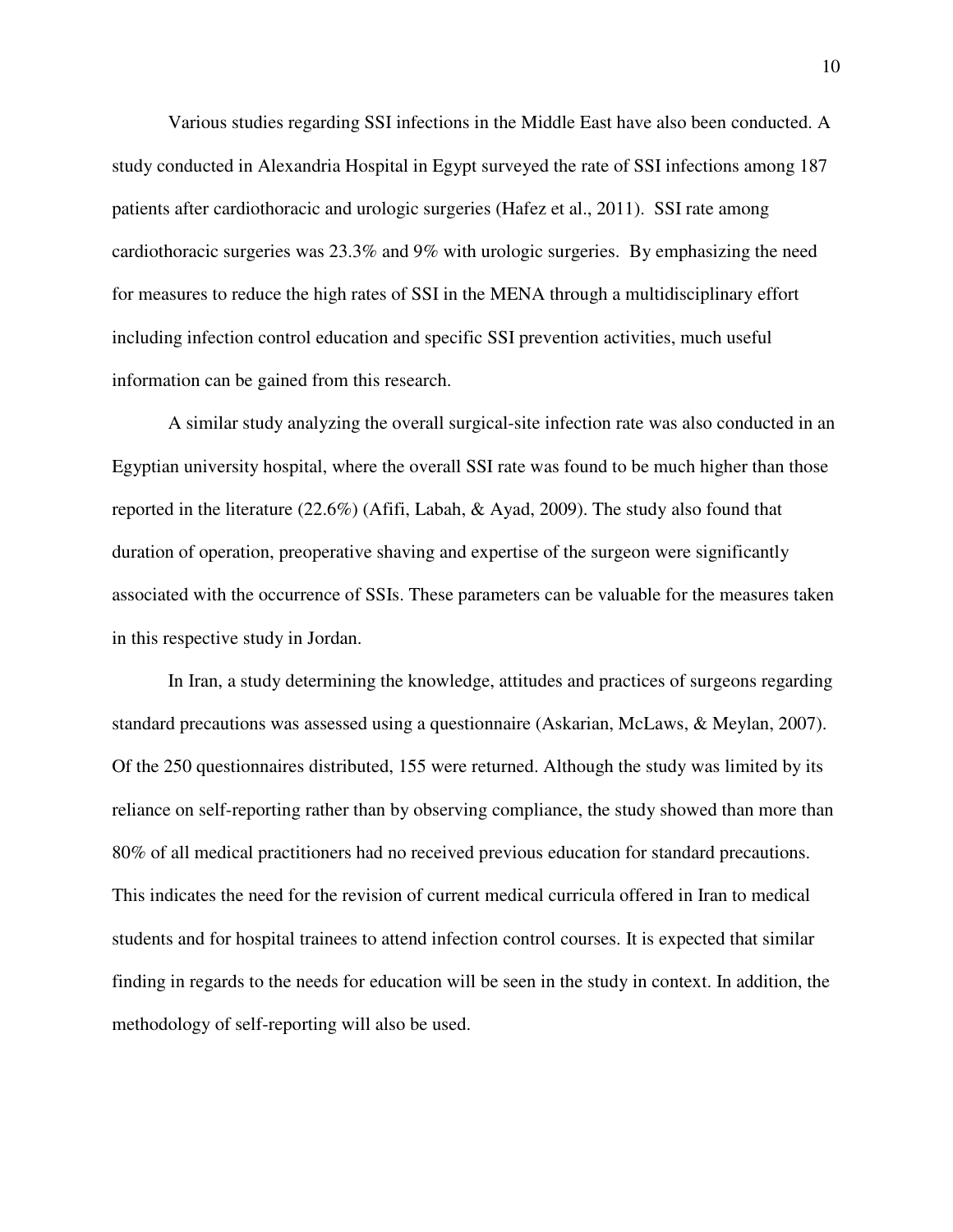Although no information regarding surgeon practices and surgical-site infection control are present in Jordan, a 2013 study surveyed Jordanian nurses' compliance to infection control guidelines (Al-Rawajfah et al., 2013). The results showed that 65% demonstrated high compliance whereas 32% demonstrated weak compliance with infection control. In addition, nurses working at university affiliated hospitals showed higher compliances than other types of hospitals. Although this information does not pertain to the focus group of surgeons, this information is important as the entire operating room team includes other healthcare staff such as nurses and operating room technicians. By gaining information towards the practices and attitudes of multiple surgical team members, insight towards infection control practices can be gained, as the rates of SSIs are not determined by surgeon practices alone.

 According to Jabbour, all basic elements of infection control need to be strengthened in the MENA region which includes establishment of standard precautions and HAI surveillance programs (2012). Unfortunately, the implementation of effective infection control programs faces many challenges in the Middle East, especially in the public sector where deficiency in the quality of health care and its delivery are due to insufficient budgets and leadership. It is also known that HAIs that include SSIs are often found in crowded and poorly staffed public hospitals that cater to socially disadvantaged populations. Jabbour also cites the needs to improve surveillance capacity, increase training for health staff personnel and support infection control programs. This information can prove beneficial in analyzing the resulting data of this study.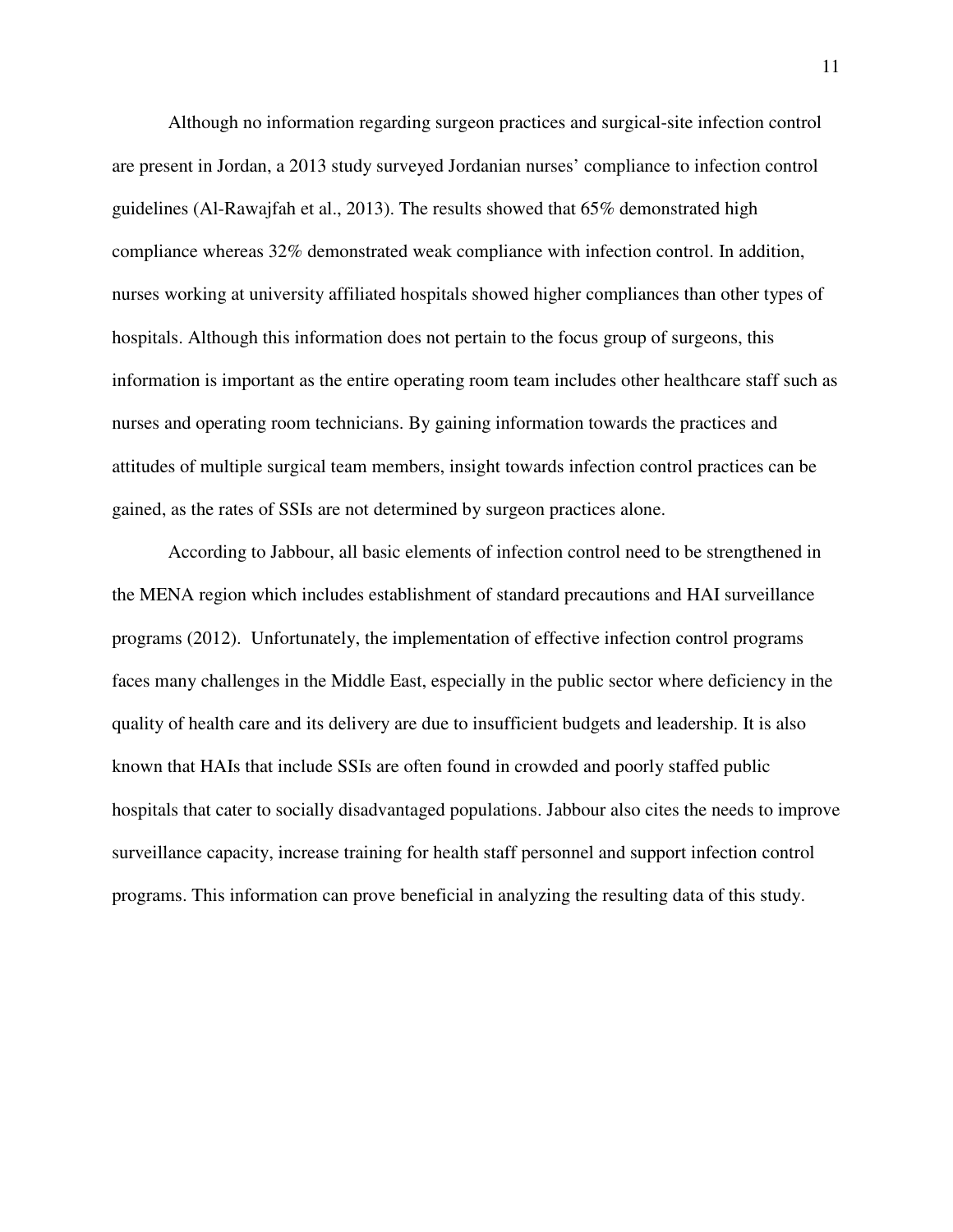#### **Methodology**

The purpose of this study was to determine the attitudes and practices of surgeons toward the control of surgical-site infections evaluated by the CDC's guidelines to surgical-site infections, in addition to collecting the opinions of surgeons and infection control directors toward the infection control management in hospital settings in Jordan.

#### *Instrumentation of Method 1*

A cross-sectional survey was prepared by the researcher and reviewed by the researcher's academic advisor and revised. The surveys were then reviewed by Jordan's International Review Board (IRB) and Local Review Board (LRB) and approved with minimal recommendations. Surveys were given to surgeon and surgical residents at five hospitals in total: three public hospitals, one military hospital, and one private hospital in Jordan. The questionnaire was pre-tested on a random sample of participants to ensure validity and interpretation of responses and amended as necessary.

The survey was comprised of 16 close-ended questions and one short-answer question (see Appendix I) with the type of hospital the surgeon worked, specialty, and years of practice outlined in the survey. The researcher developed the close-ended questions based on the Center for Disease Control's guidelines for the prevention of surgical-site infections. The CDC guidelines contained an evaluation process to assess surgeon practices. The guidelines are broken down according to rankings: category IA, category IB, and category II. Category IA are strongly recommended infection control guidelines for implementation and supported by well-designed experimental and clinical studies. Category IB are also strongly recommended guidelines and are supported by some experimental and clinical studies. Category II are suggested infection control recommendations for implementation and are supported by suggestive clinical studies.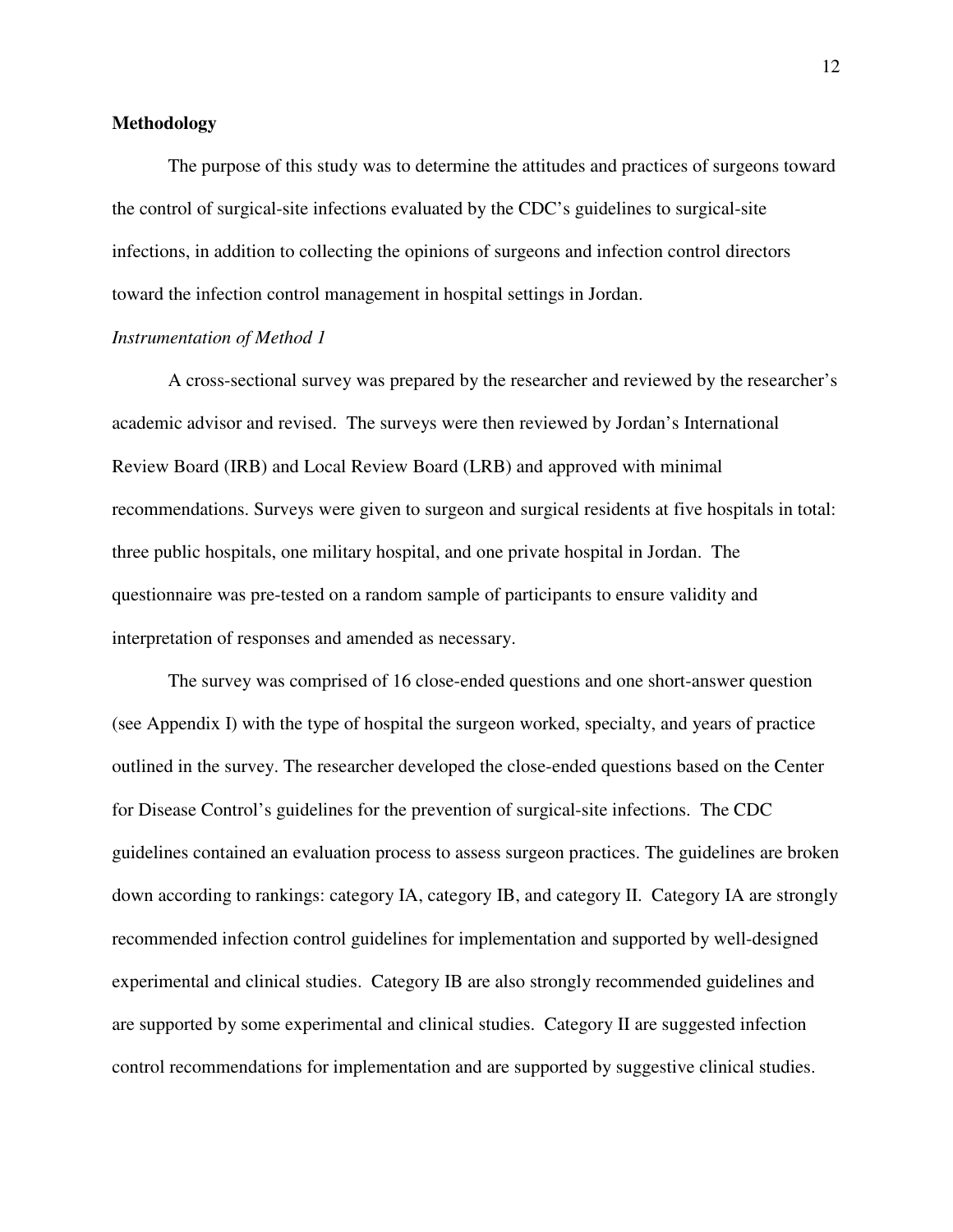For this experiment, antiseptic bathing, method and place of patient hair removal, use and duration of antibiotic prophylaxis, and the encouragement of smoking cessation were analyzed in the survey, all of which pertained to categories IA and IB of the CDC guidelines.

In addition, three questions were used to assess surgeons' attitudes toward how well they rate their adherence to pre-operative, intra-operative, and post-operative infection control protocol using a five-point poor through excellent Likert scale. One short-answer question was designed to provide participants to add insight towards infection control management.

Due to the nature of the questions and CDC guidelines toward the prevention of surgicalsite infections, it was deemed reasonable to survey surgeons of various specialties since the protocols selected are standard and applicable to all surgeon specialties. Surveys were given to surgeons and surgical residents at 4 hospitals in Amman and 1 hospital in Irbid. Verbal consent for the surveys was obtained from the participants, as participation was voluntary. Permission from the director of surgical departments was obtained and subsequently surveys were distributed to surgeons and surgical residents of the respective departments and collected immediately. Quantitative data was recorded on a spreadsheet for analysis and descriptive statistics were considered.

#### *Instrumentation of Method 2*

The second method of collecting data was conducted through semi-structured interviews with two cardiac surgeons working in the public sector and three hospital infection control directors in Amman, Jordan, two in the private and one in the public sector. The purpose of the semi-structured interviews was to allow the interviewee to expand upon their answers that may give beneficial data to the research being conducted. These professionals were found through the researcher's advisor. These individuals were contacted and consented to an interview or had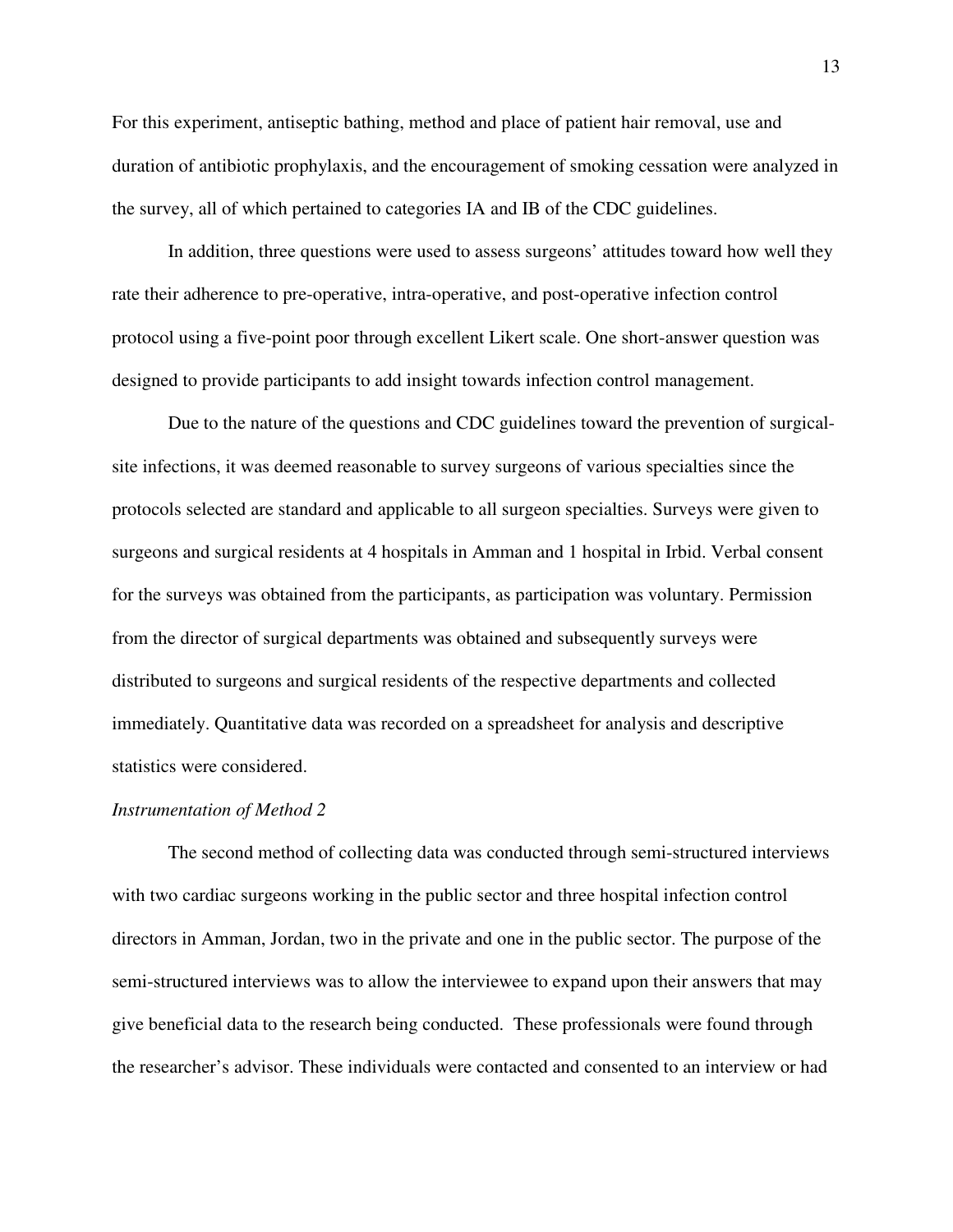referred to other professionals that were known to be beneficial to the research. These health care professionals were sought for their experience in the first-hand experience hospital infection control. All interviewees signed a written informed consent form before the beginning of the interview. In addition, background information regarding the research topic was given to each interviewee while preserving anonymity and confidentiality of the interview participants. All interviews were conducted within the professional's place of work and interview times ranged from 15 to 30 minutes. Qualitative data derived from the interviews were coded by keywords pertinent to the researcher's topic of interest.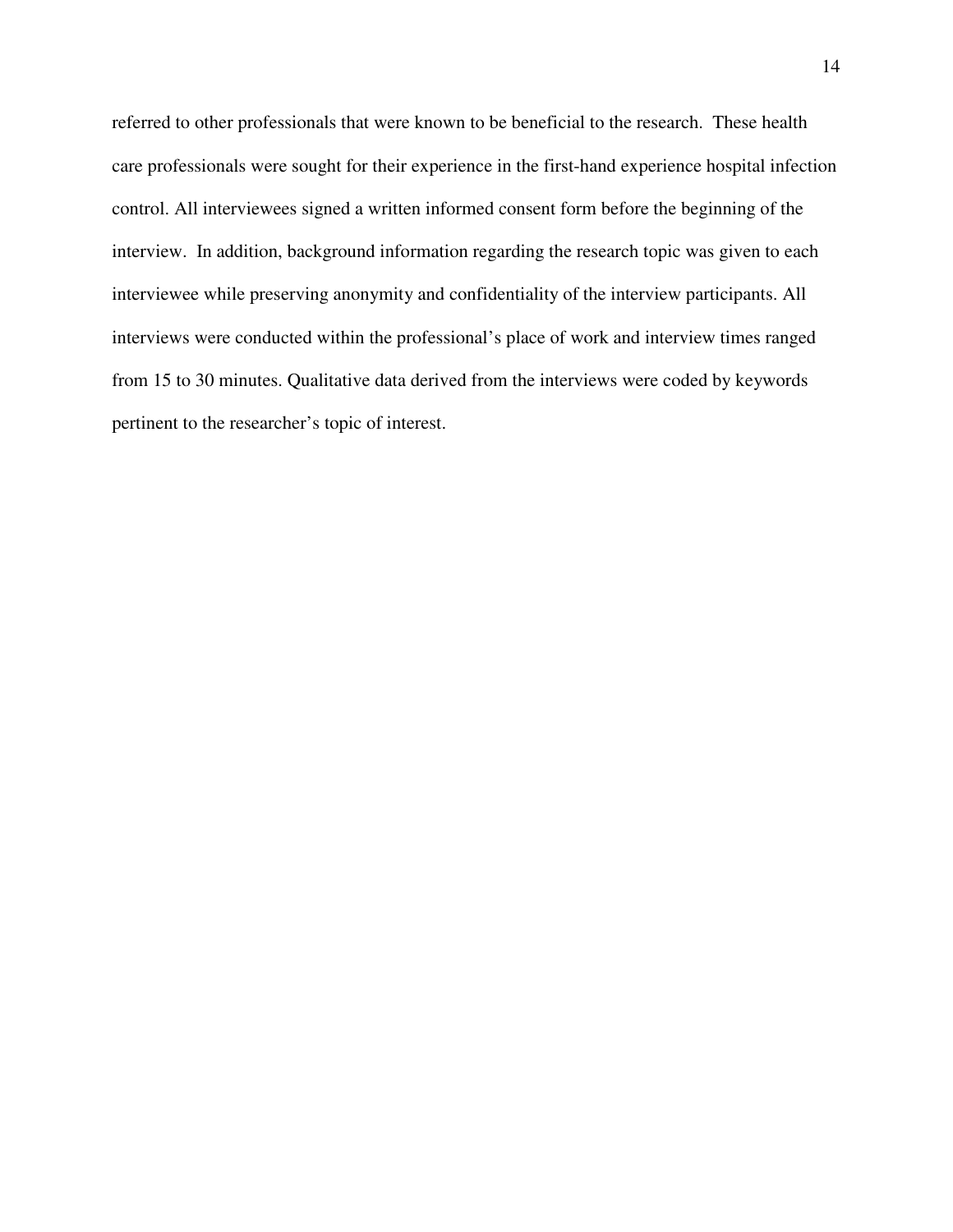#### **Findings**

#### *Surveys*

Surveys were given to surgeons and surgical residents to measure their respective infection control practices based on the criteria described. The survey distribution was at the discretion of the surgical director of the respective department. In total, seventy-five surveys were distributed at five hospitals. Of the seventy-five distributed, fifty-seven surveys were received completed, indicating at response rate of 76%. Of the completed surveys, 24.6% were completed by surgeons practicing in the private sector, 42.1 % were completed by public hospital surgeons, and 19% were completed by surgeons working in the military hospital sector. Of the surgeons surveyed, 40.4% were cardiothoracic surgeons, 29.8% were general surgeons, 12.3% were orthopedic and the remaining comprised of plastic, gynecologic, urology and neurosurgeons.

When surgeons were asked about whether they recommend to the patients preoperative bathing with an antiseptic, 52.6% of respondents stated that they do not recommend preoperative antiseptic bathing. When analyzing the differences between cardiothoracic, general, and orthopedic surgeons, cardiothoracic surgeons were significantly more likely to recommend preoperative bathing to their patients (91.3%) whereas only 28.6% of orthopedic surgeons and 11.8% of general surgeons recommended this guideline (p<.0001).

When asked about whether preoperative patient hair removal was done in the operating room, only 29.8% of surgeons stated that preoperative patient hair removal was done within the operating room. When comparing the three main group of surgeons, there was also a significant difference in the responses. 100% of orthopedics surveyed stated that patient hair removal was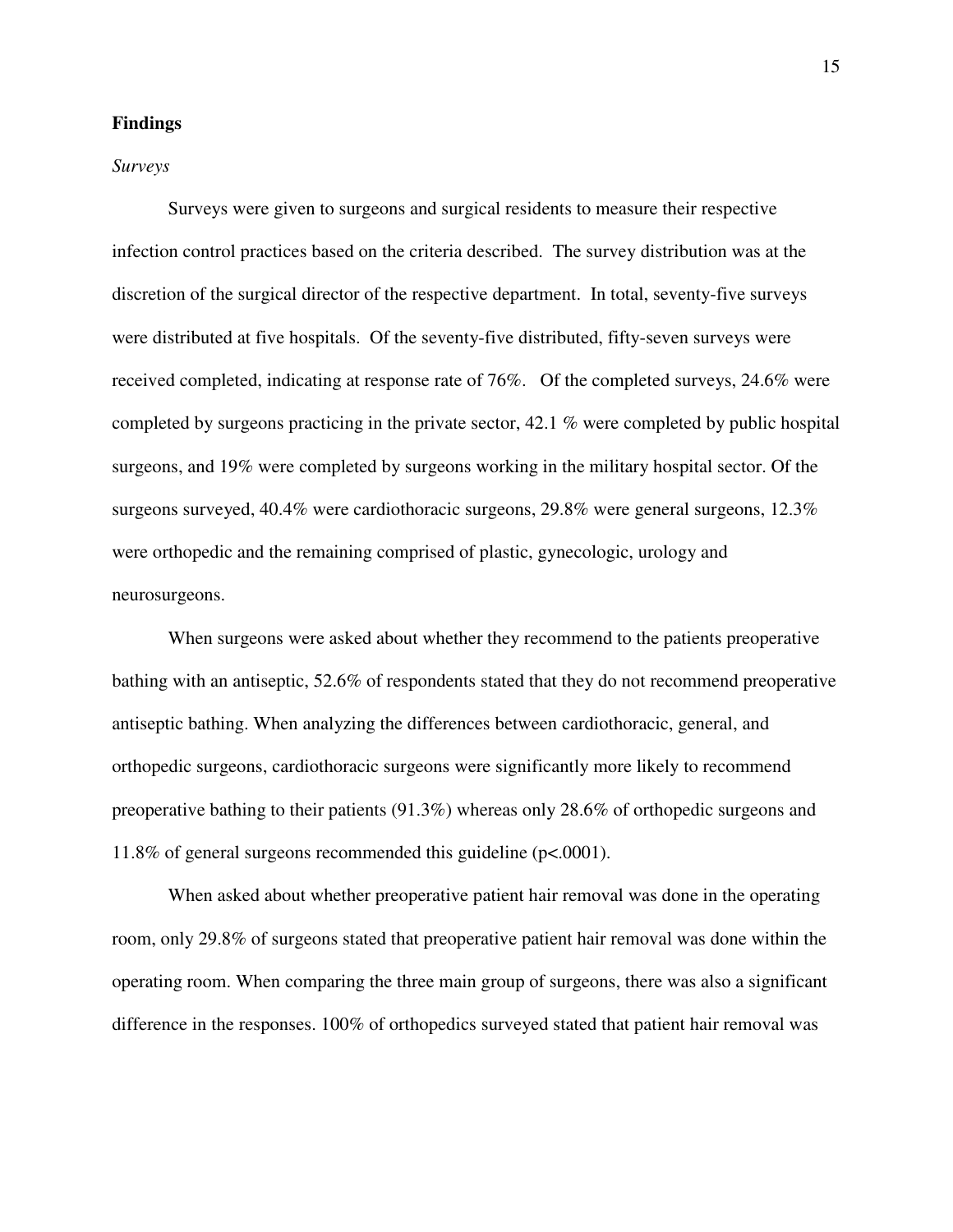done in the operating room, whereas 29.4% of general surgeons and 0% of cardiac surgeons answered yes to this recommended guideline.

In analyzing the method of patient hair removal used by surgeons, 57.1% of respondents stated that clippers were used in patient hair removal and 42.9% stated that razors were used. In analyzing general surgeon patterns, 75% of respondents were using razors and 25% were using clippers preoperatively.

According to 57 surgeons who responded, 87.7% stated that they are using antibiotic prophylaxis routinely in surgery, with 100% of cardiothoracic and orthopedic surgeons and 82.3% of general surgeons using prophylaxis as a means to reducing surgical-site infections.

When respondents were asked to rate their adherence towards how well they believe they follow protocols for antibiotic prophylaxis, the results were varied. 40.4% of surgeons rated their adherence to antibiotic prophylaxis as very good, 38.6% believe their adherence was excellent and 19.3% believed their adherence was good or average. When surgeons were questioned about whether they believe their adherence to antibiotic prophylaxis can be improved, 96.5% of surgeons agreed to this statement.



#### **Figure 1**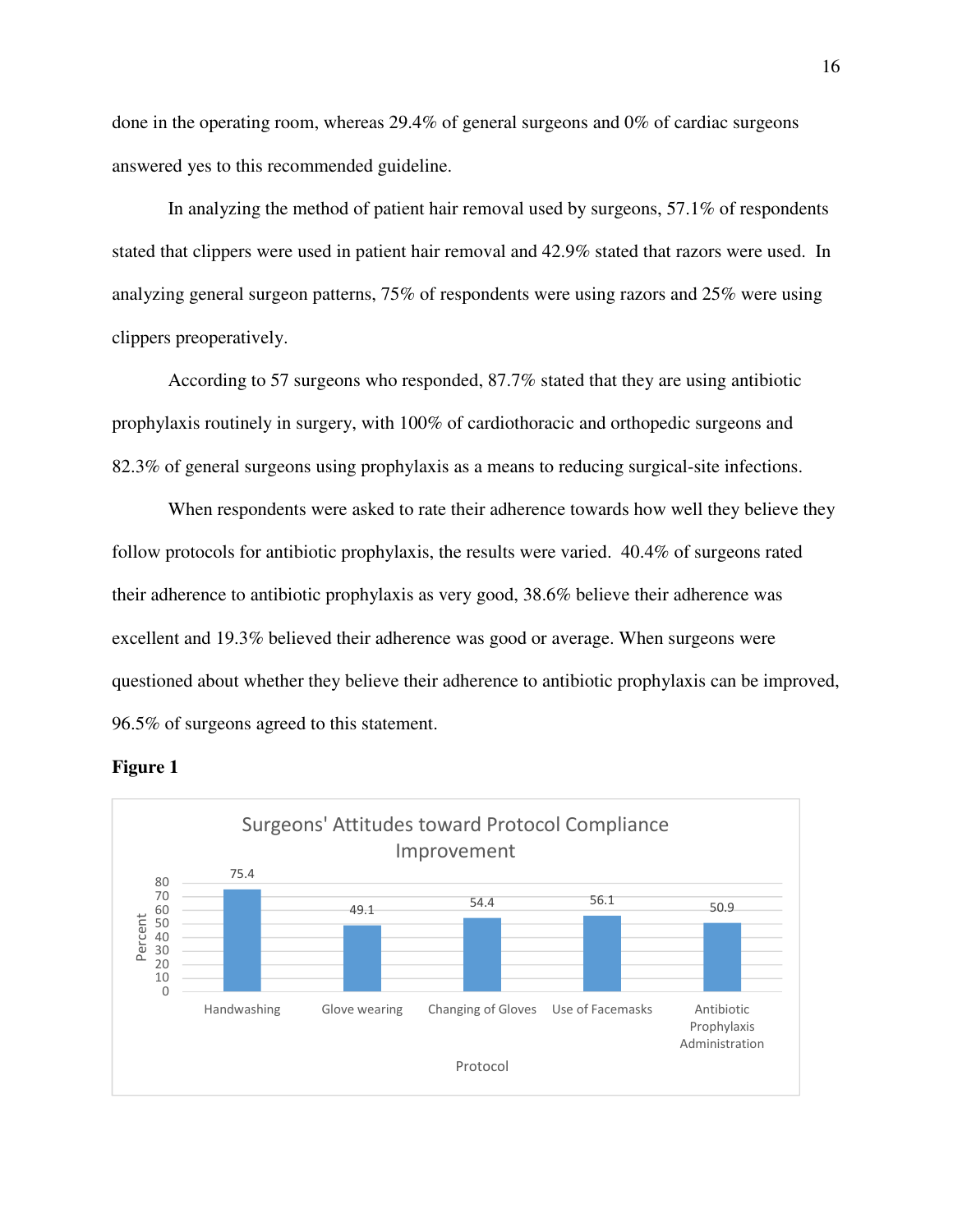Surgeons were also asked about hygienic infection control protocols that they believed they can improve. These protocols included hand washing, wearing gloves, changing of gloves, use of facemasks, and the antibiotic prophylaxis administration. As shown in figure 1, hand washing was the most commonly cited guideline surgeons believed they could improve compliance with 75.4% of respondents, followed by use of facemasks, changing of gloves, administration of antibiotic prophylaxis, and wearing of gloves.



# **Figure 2**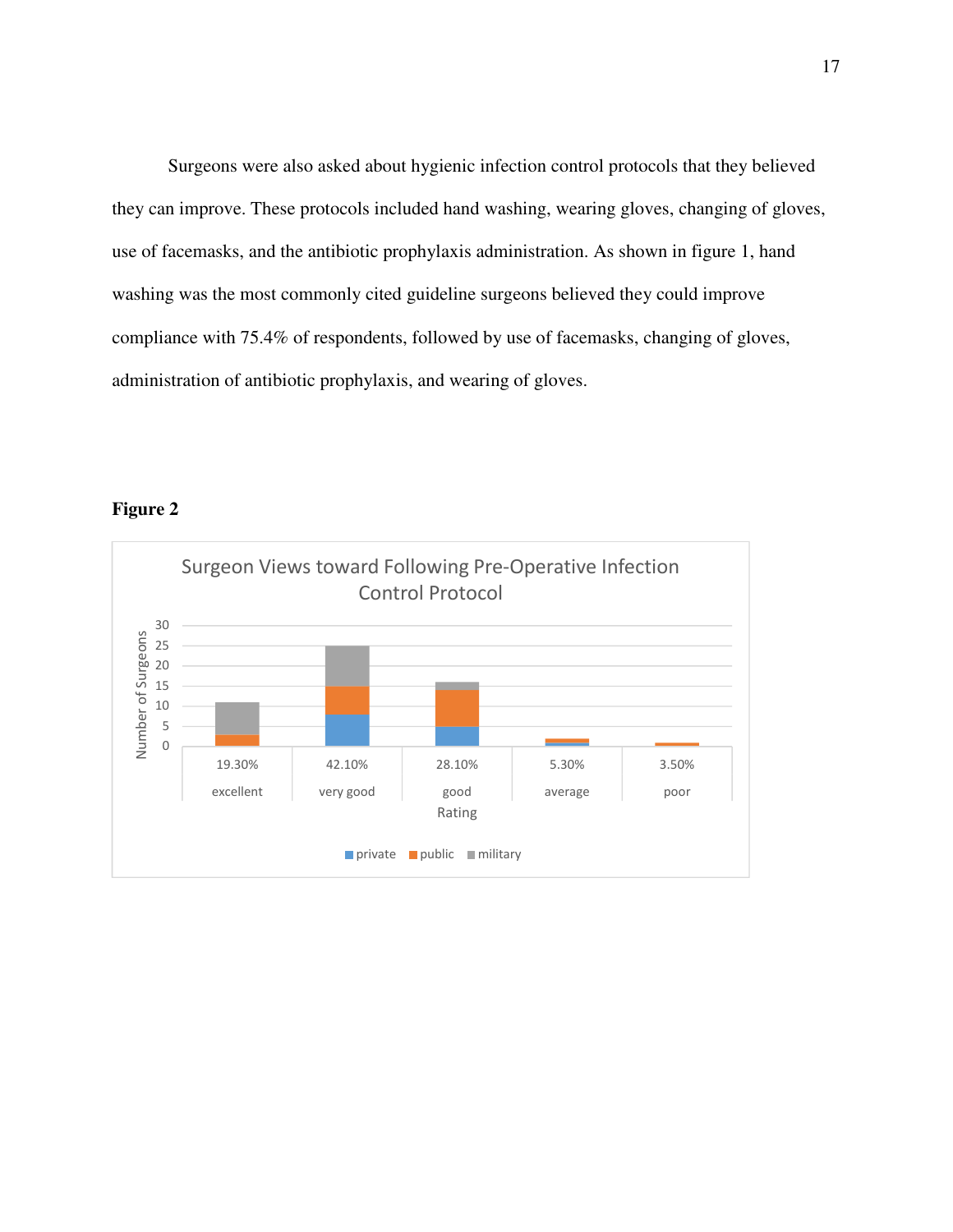



**Figure 4** 



In addition, surgeons were also questioned to rate their adherence to pre-operative, intraoperative, and post-operative infection control protocol guidelines on Likert poor through excellent scales, as shown in figures 2, 3, and 4, respectively. When measuring all three operative protocol periods, most surgeons rated their adherence to guidelines as very good. Preoperatively, 42% believed their adherence was very good, followed by 28% believing their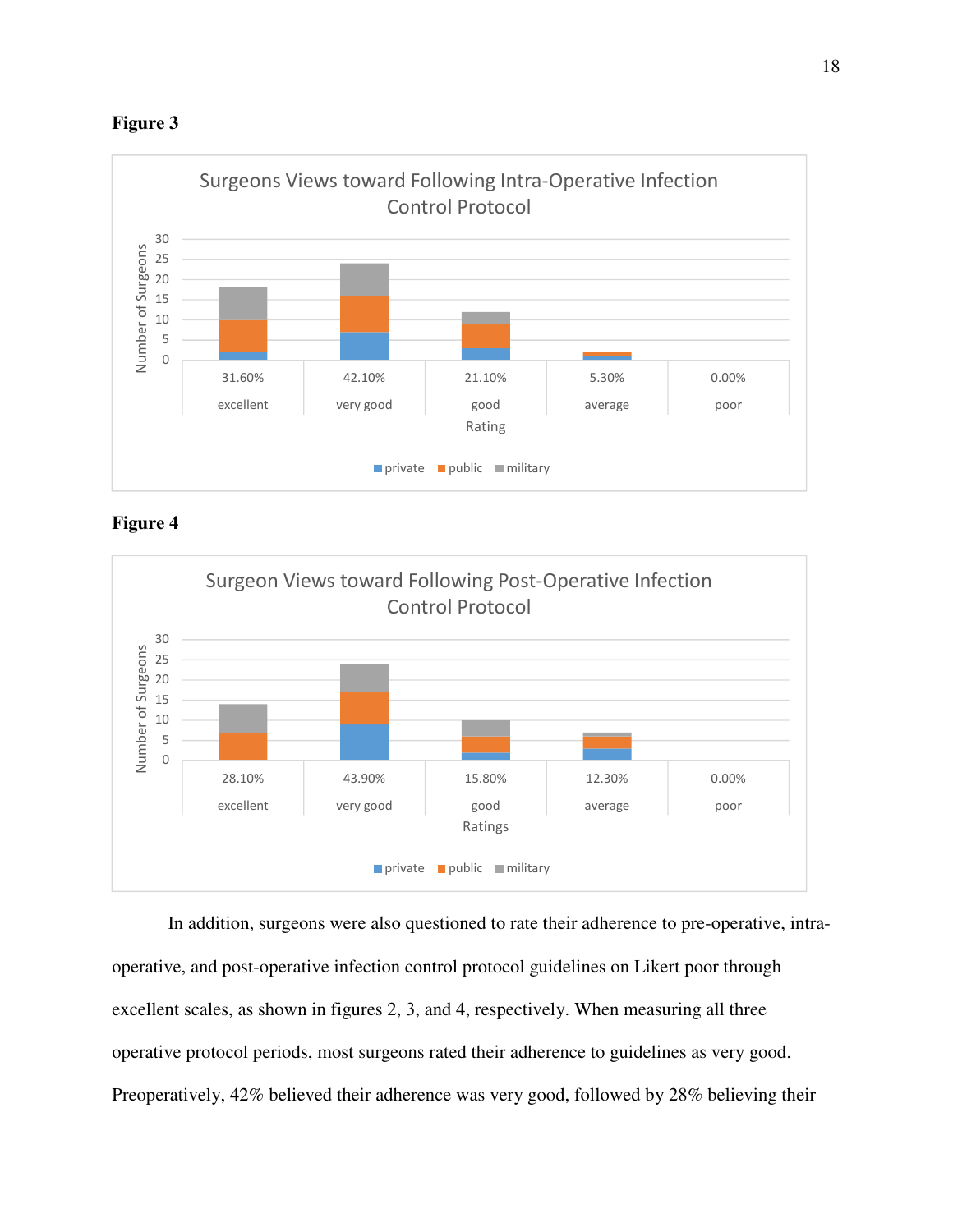adherence was good, and 19% rating as excellent. As shown by figures 3 and 4, results for intraoperative and post-operative infection control compliance were quite similar, with 42-44% of surgeons believing their adherence was very good, followed by 28-31% believing their adherence was excellent, and 16-21% rating their adherence as good.

The final survey question asked surgeons to rate how well they agree with the following statement: infection control guideline implementation plays a significant role in the rate of surgical-site infections. All respondents answered this question, with 66.7% strongly agree, 26.3% agree, and 3.5% and 1.8% undecided and strongly disagree, respectively.

The survey also provided an area for respondents to provide comments regarding infection control. The responses were varied. Many respondents cited that infection control protocol needs to be educated to physicians and surgeons. One respondent specifically mentioned the need to teach nursing and medical students about infection control before they enter the operating room. Another cited the need for a committee responsible for training staff, especially new physicians and surgeons on infection control protocols. It was interesting to note that one surgeon indicated the following, "in public hospital, the most concern is the place factor, not the person factor because mostly the OR is dirty".

#### *Interviews*

Interviews were conducted with both infection control directors and surgeons. By talking to various healthcare professionals, relevant themes became clear. Two of the three infection control directors cited that surgeon the type of antibiotic prophylaxis used was an issue at their respective facility. While all interviewees cited they have protocols for the use of antibiotic prophylaxis, these protocols are not always followed due to various reasons. Some of the cited reasons included surgeons practicing for longer durations resisting to update their practices with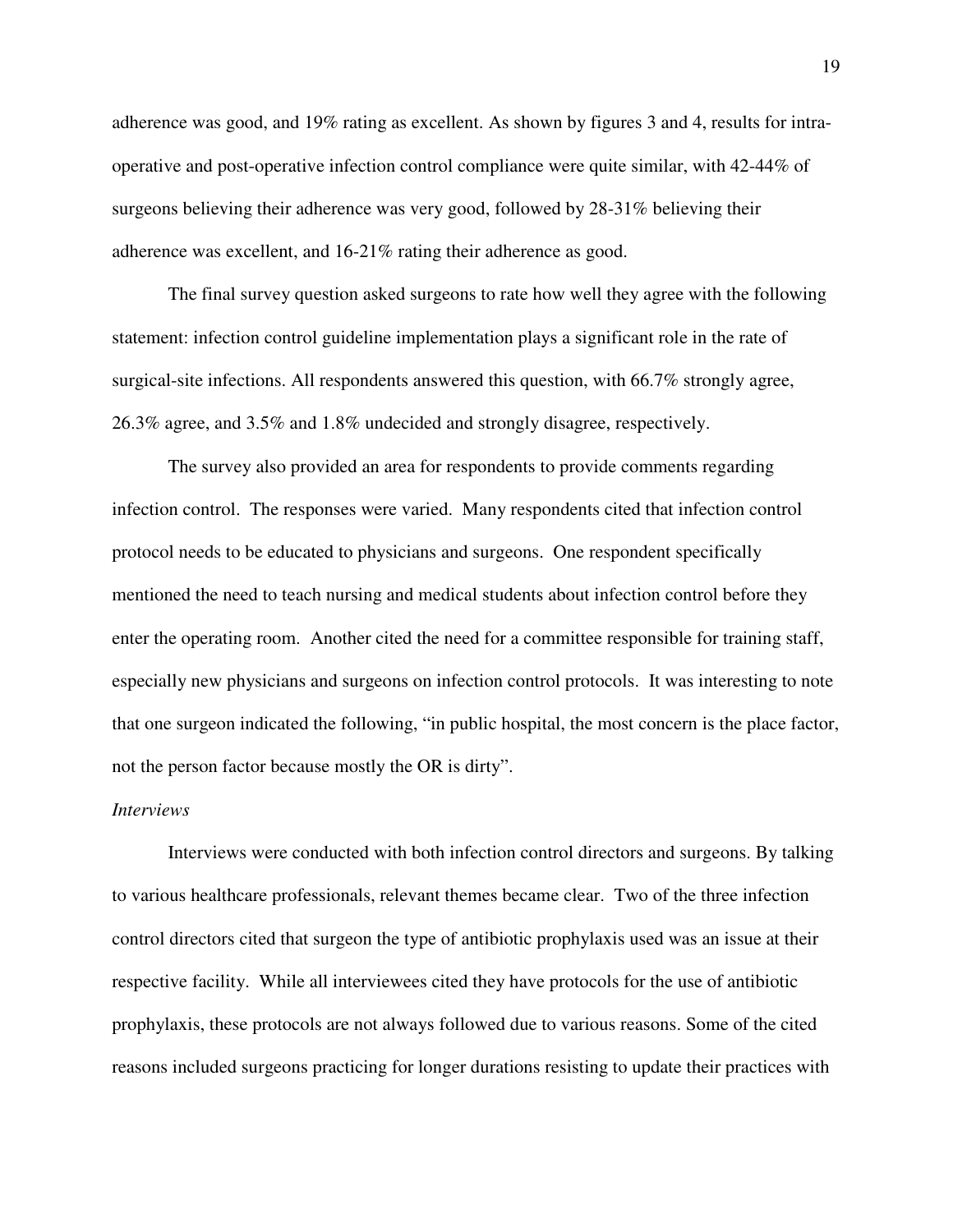new guidelines. In fact, one infection control director cited that some doctors state, "We want to do what we want to do". Limitations and difficulties in supervising the administration of antibiotic prophylaxis were also addressed. With regards to surgical-site infections, infection control directors cited that they typically question the type of prophylaxis given when a patient comes back with a surgical-site infection. The two surgeons interviewed also explained the need for better protocol following with antibiotic prophylaxis use.

When asked about the reasons for surgical-site infections, both infection control directors and surgeons cited mistakes in the sterilization of the central sterile services department and sterilization in the operating room. All three infection control directors also cited that staff not following infection control guidelines was another main reason behind surgical-site infections.

 The second central theme that was evident in the interviews was the need for more education on infection control for healthcare professionals including surgeons. Four of the five interviewees cited the need for a better curriculum of infection control especially for current medical and nursing students. All interviewees cited the additional need for more workshops on infection control especially for new staff and high rollover rates.

When infection control directors were asked about the education they provide toward SSI infection control, the responses ranged. Two of the infection control directors cited that they provide basic infection control to their health staff and one director cited that the infection control workshops provided are not mandatory and that health care professionals can instead fill the infection control survey their facility provides.

Interviewees were also asked about whether protocols for infection control were written. Two infection control directors stated that protocols for intra-operative infection control are not written and are based on the surgeon's previous experiences and teachings. In fact, one surgeon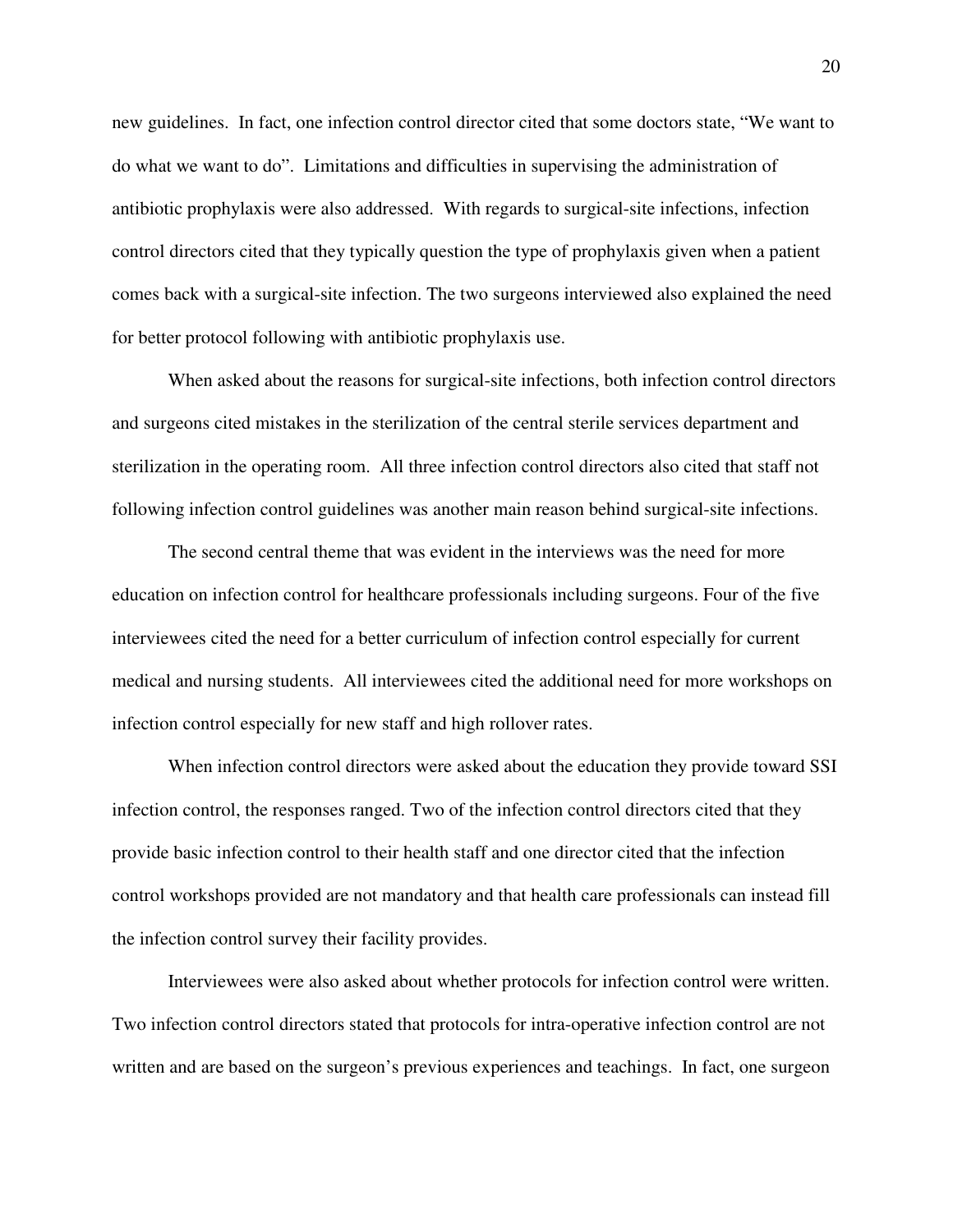cited that protocol is based on each surgeon and surgical teams own "beliefs" and they are not written. When asked questioned about the period at which surgical-site infections are found, all infection control directors and surgeons interviewed stated that most surgical-site infections were found after discharge. It was interesting to note that one public surgeon addressed the limitations of their facility in handling surgical-site infections, due to limited resources and space at their respective hospital. The other public surgeon stated that surgical-site infections were not a significant issue at their respective facility and were handled "very well".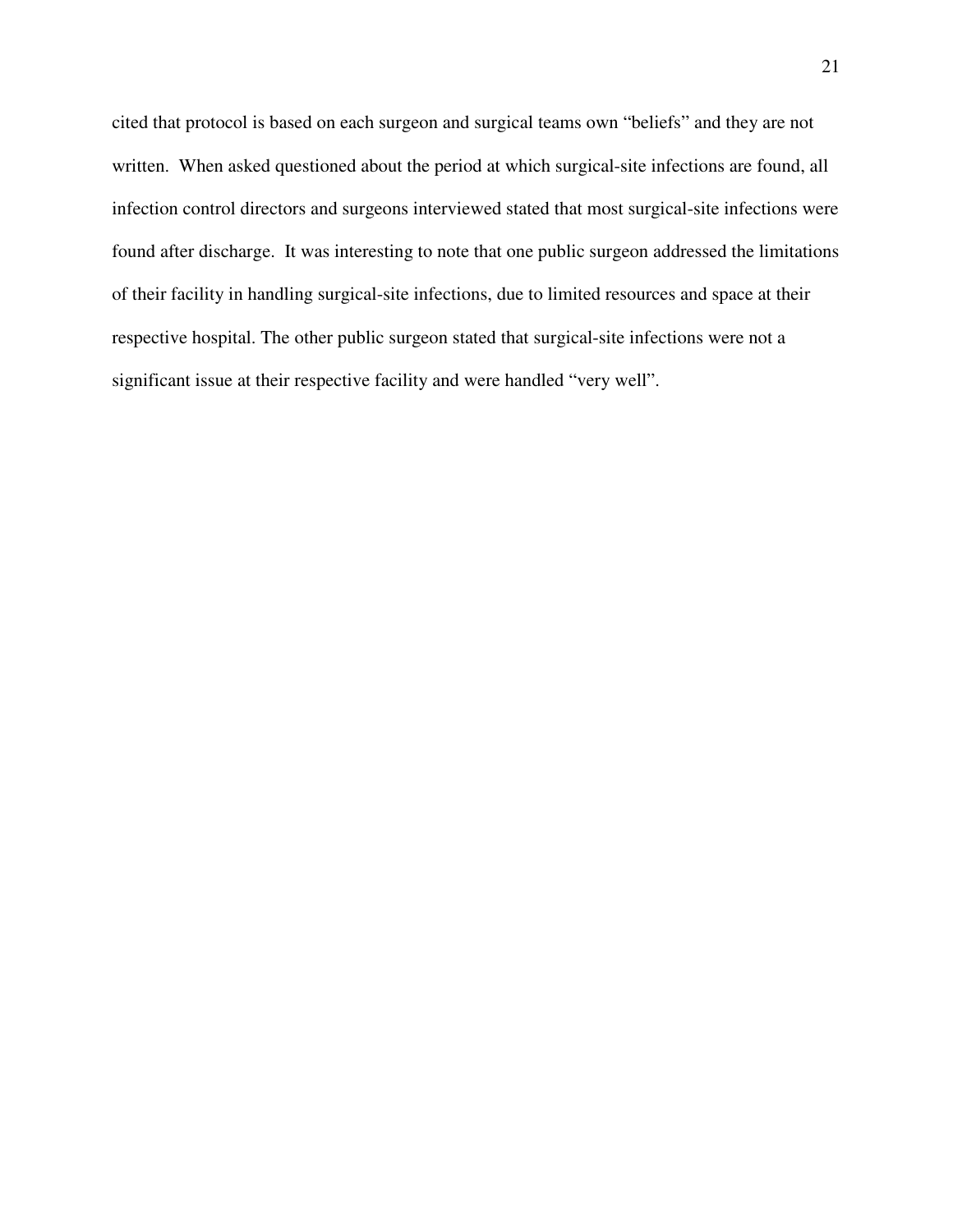#### **Analysis of the Findings**

Data analysis of the findings reveals that various facets of surgeon's practices toward surgical-site infection prevention were not in compliance with Centers for Disease Control and Prevention guidelines. The protocols analyzed included preoperative antiseptic bathing, setting and method of patient hair removal, and use of antibiotic prophylaxis.

From the findings, only 47.1% of Jordanian surgeons recommend that patients bath with an antiseptic before surgery. A very similar study conducted in Alberta, Canada analyzing surgeon compliance of infection control protocol found that only 23% of Canadian surgeons recommend preoperative antiseptic bathing (Davis et al., 2008). The Canadian study also cited that the low percent may be due to other health staff recommending this step, which can be a similar reason in Jordanian settings.

 Evidence-based recommendations also indicate that patient hair removal should be avoided preoperatively if possible. However, if needed the method should be performed using clippers. When comparing this to the Canadian study, the results were significantly different from those obtained in this research, where 83% of Canadian surgeons surveyed performed hair removal in the operating room, compared to only 29.8% of Jordanian surgeons surveyed. According to the CDC, shaving immediately before the operation compared to shaving within 24 hours before the operation was linked to a decrease in the rate of surgical-site infections (3.1% vs 7.1% respectively) (Mangram et al., 1999). Differences in mandated protocol adherence is likely a significant reason in the gap between the surgeons of the two nations.

When analyzing the type of method used to removal patient hair, only 57.1% of Jordanian surgeons surveyed use recommended clippers which complies with CDC guidelines. In fact, studies have shown that the rate of surgical-site infections increase by 5% when patients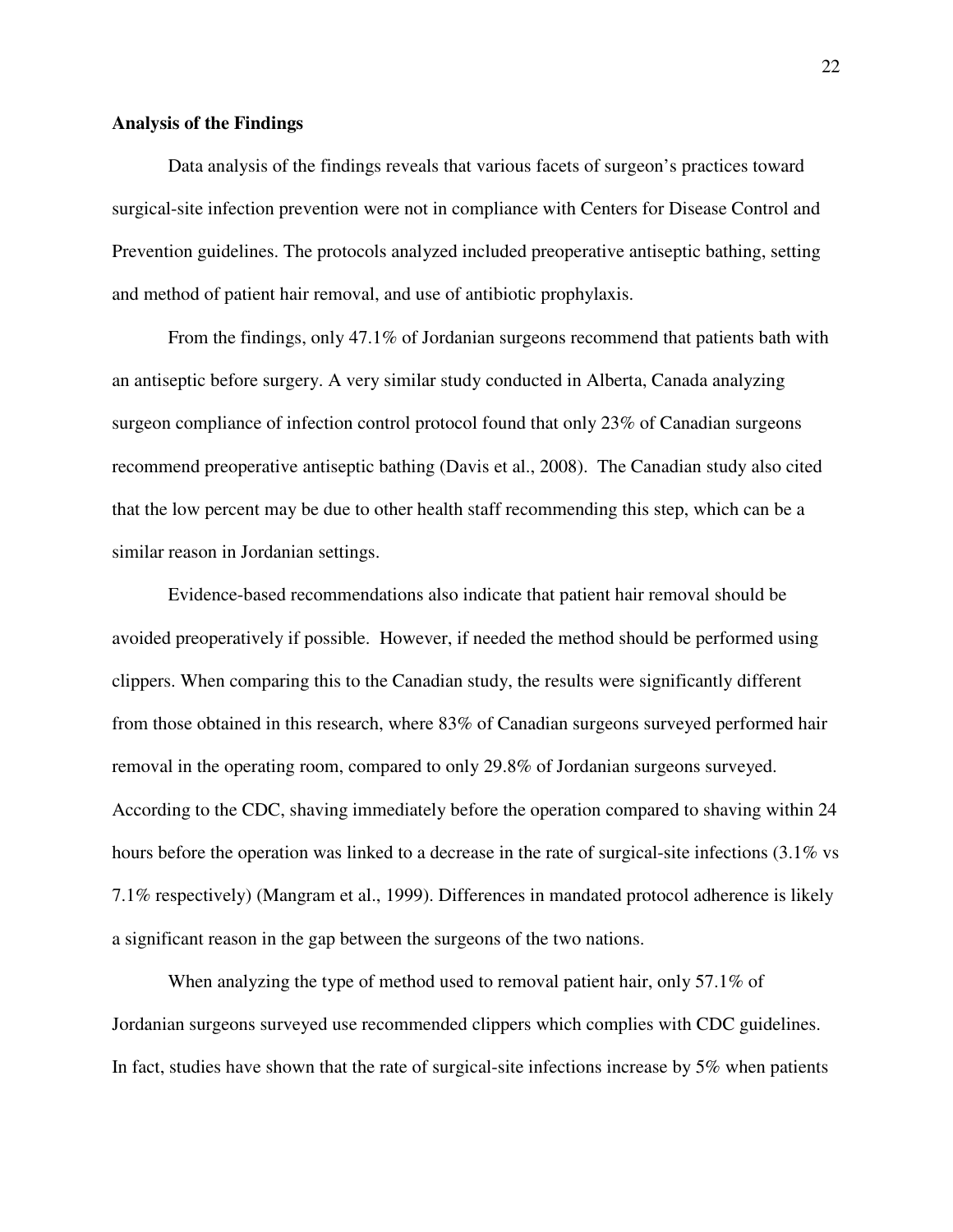are shaved with razors versus clippers, due to the microabrasions that can act as a source for skin infections (Mangram et al., 1999). It is possible that limitations in hospital resources and staff training in using appropriate removal methods are reasons behind inadequate compliance.

It was important to find that nearly most surgeons surveyed use antibiotic prophylaxis routinely in surgery. This is important, as prophylactic antibiotics reduce the bacterial burden of contamination (Ducel et al., 2002). While its use is important, nearly all surgeons cited that their use of antibiotic prophylaxis can be improved. The overuse of prophylactic antibiotics prior to operation is known to be counterproductive, according to the World Health Organization, as the risk of infection by a resistant pathogen increases substantially (Ducel et al., 2002).

In analyzing the data regarding surgeon ratings toward how well they follow infection control protocol, it was interesting to note that a majority of respondents indicated that they follow protocol as "excellent" or "very good". Yet, interviews revealed that a majority of protocol is unwritten, especially in the public sector. It is possible that those surveyed based their practices toward the manner in which they were taught. It is also quite possible that recall bias played a role in respondent answers, in addition to respondents providing the ideal answer when completing the survey.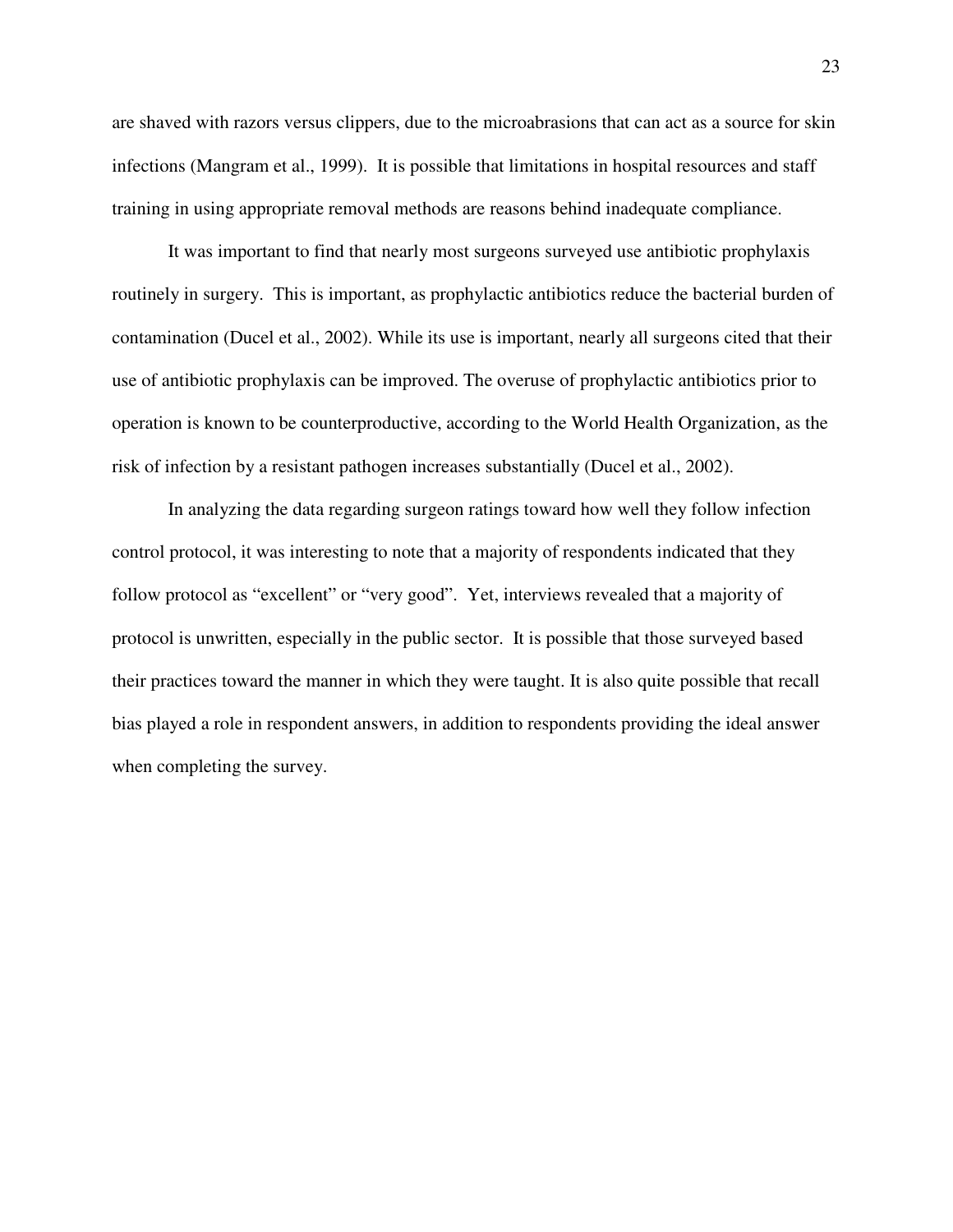#### **Study Limitations and Future Research**

This research provided insight towards the practices and attitudes of surgeons in Jordan. However like all research, limitations were present. While a response rate of 76% is quite good in surveying, only 57 surveys were collected in total due to time and resource restraints. In addition, surveys were given to surgeons of both the private and public healthcare sector. More standardized insight could have been achieved had the research focused solely on public healthcare sector, since most citizens are served by the public healthcare system. However, if both the private and the public sector were surveyed in significant numbers, comparisons between private and public surgeon practices could be assessed for future research. In this study, due to the limited number of private surgeons encountered, comparisons between private and public sectors were not significantly analyzed. In addition, there are evident gaps in the levels of service between public and private hospitals, with private facilities possessing more financial capital and resources compared to the former. Therefore, interviews with more public healthcare professionals could have been beneficial, such as more public hospital infection control directors and public surgeons could have proved noteworthy to the research. In addition, surgeons from different specialties were surveyed. By focusing the research participants towards three main specialties: general, cardiac, and orthopedic, more insight could have been gained and more comparisons could have been made.

Therefore, more research focus needs to be geared toward the infection control guideline conditions of public hospitals in Jordan and comparison can be made of the impact of accreditation towards the practices of surgeons and operating room professionals. By surveying surgeons in addition to operating room technicians, nurses, anesthetists, a more accurate picture of operating room practices can also be attained.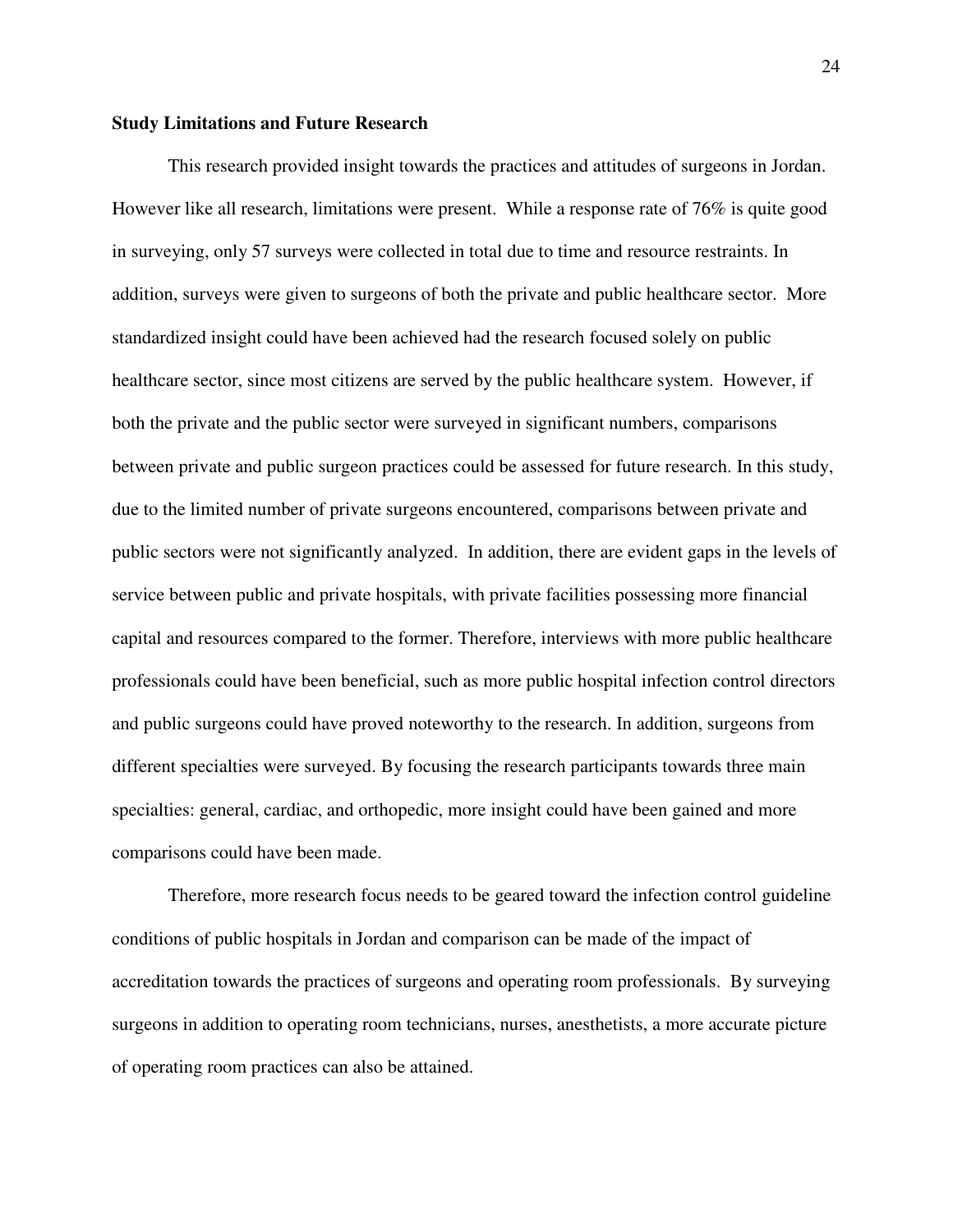#### **Discussion and Further Recommendations**

The purpose of this study was to determine the attitudes of surgeons toward the control of surgical-site infections evaluated by the CDC's guidelines to surgical-site infections, in addition to collecting the opinions of healthcare professionals with experiences towards infection control. The data collected from this study holds insightful information toward the attitudes of surgeons on the prevention of surgical-site infections and improvements that could made towards general infection control.

The hypothesis that compliance towards surgical-site infection control guidelines needs to be improved is supported by the data obtained in this study. The inadequacies in compliance reveal the need for standardized clinical practice guidelines in Jordan. Standardized protocol provides hospital healthcare professionals with a frame work for addressing service delivery, planning policy, and coordination.

From the interviews obtained, the need to establish standardized clinical and infection protocol starts from the medical and nursing schools. Medical and nursing school curriculum needs to be amended in providing standardized education towards both clinical care and infection control guideline protocol. By educating future physicians, surgeons, and nurses of these guidelines from the commencement of their respective educations, clinical and infection control guideline adherence can improve. In addition, minimization of different physician and surgeon protocol can be facilitated with concurrence towards standardized healthcare practices.

From this, appropriate surveillance programs for infection control and clinical guidelines can be implemented within the healthcare facilities themselves. However, the implementation of such surveillance programs cannot be solely at the discretion of individual hospitals, as is the current situation. These initiatives need to be coordinated by a nationalized and mandated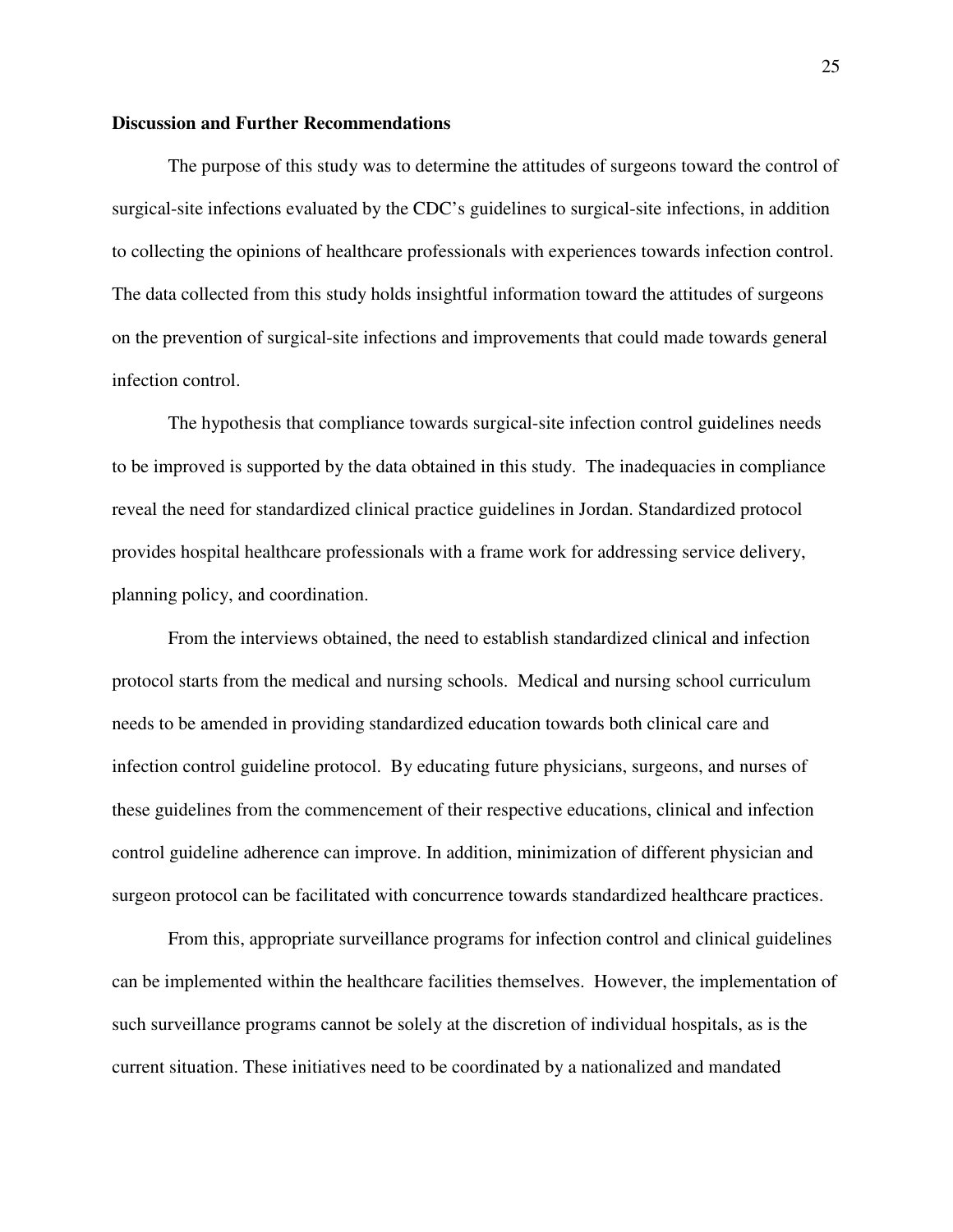governing body to prevent the result of differences in policies and difficulties in monitoring compliance.

The Health Care Accreditation Council serves as a prime example toward the necessary standardization and surveillance that is needed in Jordanian healthcare facilities. However, accreditation by the HCAC is not mandated in Jordan and can be an expensive process, especially for public sector healthcare facilities with limited financial capital and resources.

Yet, implementation of such a governing body would bridge the gap between the public, private, and military healthcare sectors of Jordan. Through national standardization of guidelines and surveillance programs, improvements toward nationwide patient service can be made and decreases in hospital-acquired infections could be seen.

Of course, all of this cannot be done without the need for adequate leadership that is willing to implement these actions. Governing leadership needs to be aware of the important issues that depend on protocol standardization and likewise must embrace the value of standardization, accreditation, and subsequent surveillance that must necessarily be followed.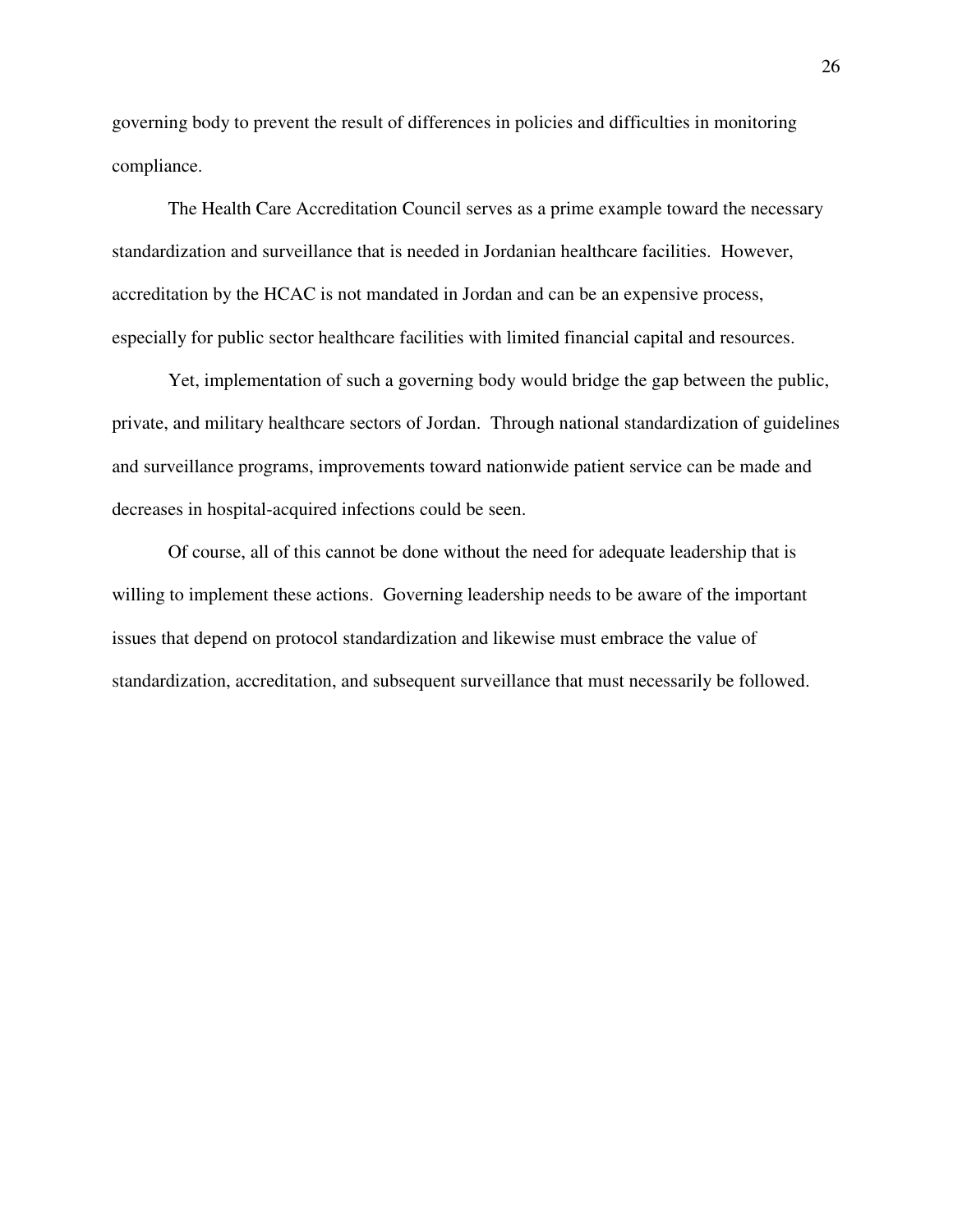#### **References**

- Afifi, I.K., Labah, E.A., & Ayad K.M. (2009) Surgical Site Infections after Elective General Surgery in Tanta University Hospital: Rate, Risk factors and Microbiological profile. Egyptian Journal of Medical Microbiology. (18) 4, 63-72.
- Al-Rawajfah, O.M., Hweidi, I.M., Alkhalaileh, M., Khader, Y.S., & Alshboul, S.A. (2013). Compliance of Jordanian registered nurses with infection control guidelines: A national population study. American Journal of Infection Control. (41) 11, 1065-1068.
- Askarian, M., McLaws, M., & Meylan, M. (2007). Knowledge, attitude, and practices related to standard precautions of surgeons and physicians in university-affiliated hospitals of Shiraz, Iran. International Journal of Infectious Diseases. (11) 3. 213-219.
- Davis, J.P., Spady, D., Gara, C.D., & Forgie, S.E. (2008). Practices and Attitudes of Surgeons Toward the Prevention of Surgical Site Infections: A Provincial Survey in Alberta, Canada. Infection Control and Hospital Epidemiology, 29 (12), 1164-1166.
- Ducel, G., Fabry, J., & Nicolle, L. (Eds.). (2002). *Prevention of hospital-acquired infections: a practical guide*. World Health Organization.
- Eskicioglu, C., Gagliardi, A., Fenech, D. S., Forbes, S. S., McKenzie, M., … Nathens, A. B. (2012). Surgical site infection prevention: a survey to identify the gap between evidence and practice in University of Toronto teaching hospitals. Canadian Journal of Surgery, 55 (4), 233-238.
- Hafez, S., Saied, Tl, Hasan, E., Elnawasany, M., Ahmad, E., Lloyd. L., & Talaat, M., (2011). Incidence and modifiable risk factors of surveillance of surgical site infections in Egypt: a prospective study. Am J Infect Control. (40) 3, 426-30.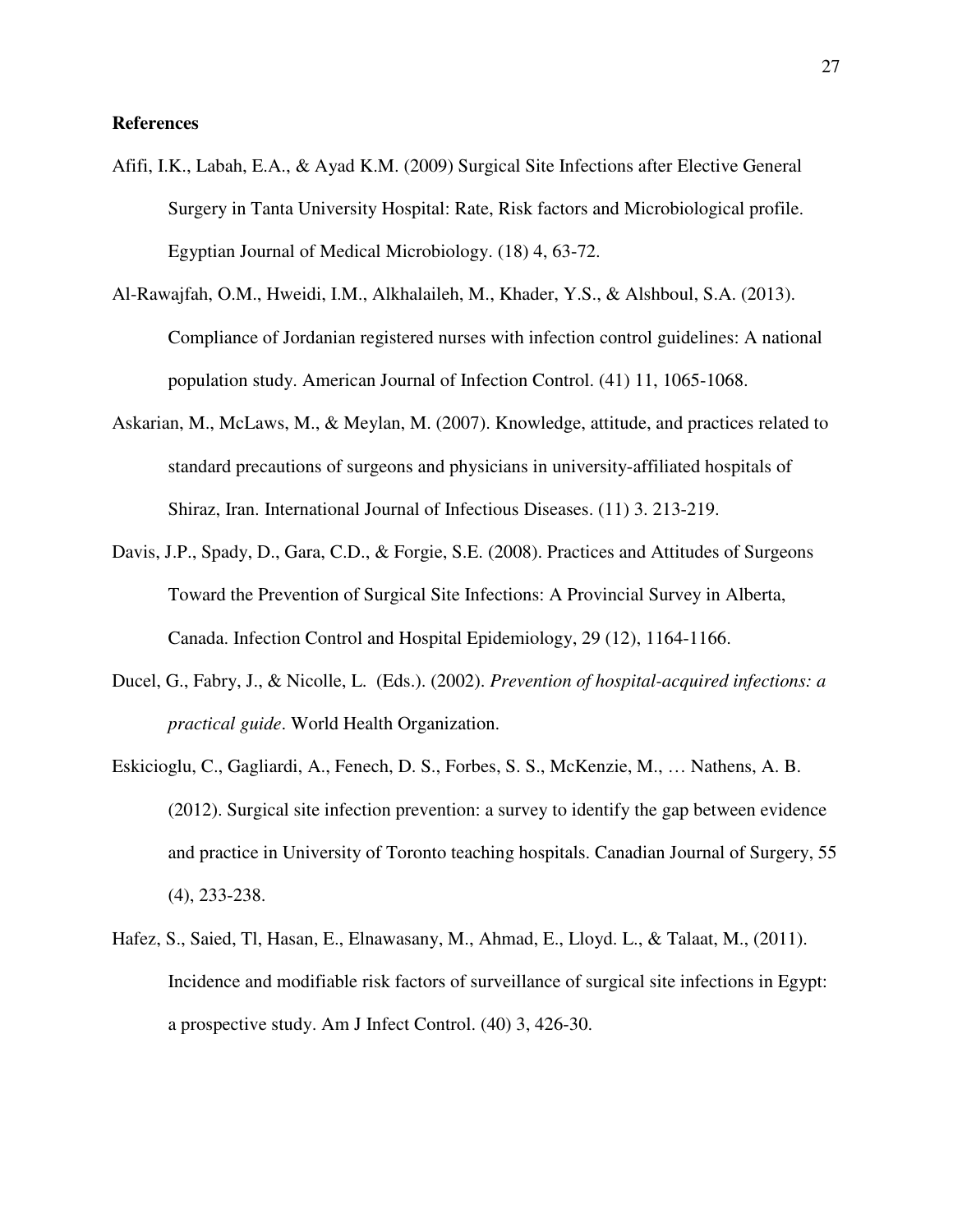- Jabbour, S., Giacaman, R., Khawaja, M., & Nuwayhid, I. (2012) Public Health in the Arab World. Cambridge University Press.
- Mangram, A. J., Horan, T.C., Pearson, M.L., Silver, L.C., & Jarvis, W.R. (1999). Guideline for Prevention of Surgical Site Infection. Infection Control and Hospital Epidemiology, 20 (4), 258-267.
- Memish, Z.A., Soule, B.M., Cunningham, G. (2007). Infection control certification: A global priority. American Journal of Infection Control. 35 (3). 141-143.
- Nichols, R. L. (2004). *Surgical infections: Prevention and treatment—1965 to 1995*. The American Journal of Surgery, 172 (1), 68-74.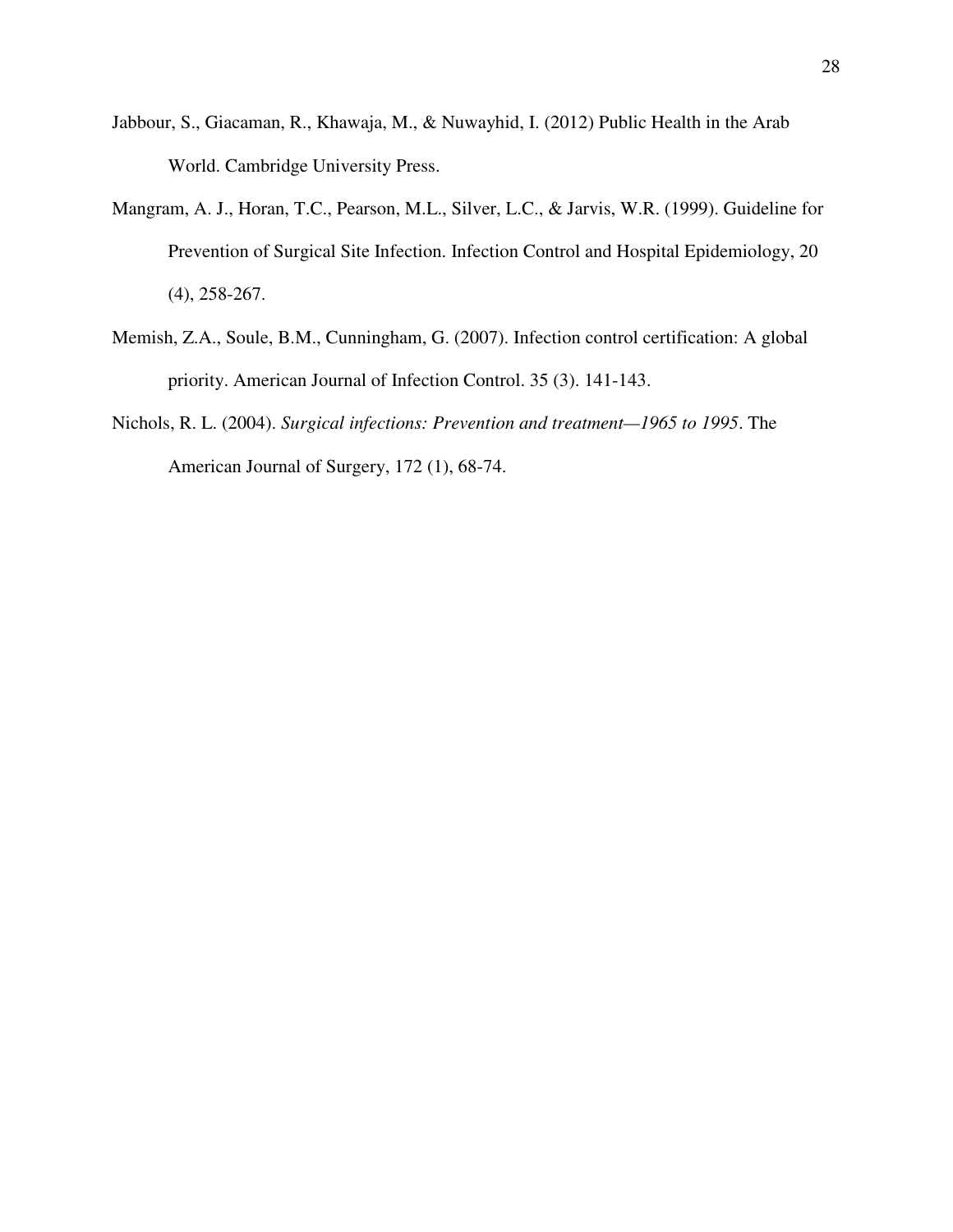# **Appendix I**

Hello,

Thank you for your participation in this survey. This questionnaire aims to provide information on attitudes of surgeons toward surgical-site infection management in Jordan. This research is being conducted by an undergraduate student, Sara Mater, in affiliation with SIT Study Abroad Program. All of your answers, will be kept confidential and only seen by the researcher. If you would like to have access to the final research finding or have any questions, please send an email to the following address: matesa01@gettysburg.edu.

Thank you, Sara Mater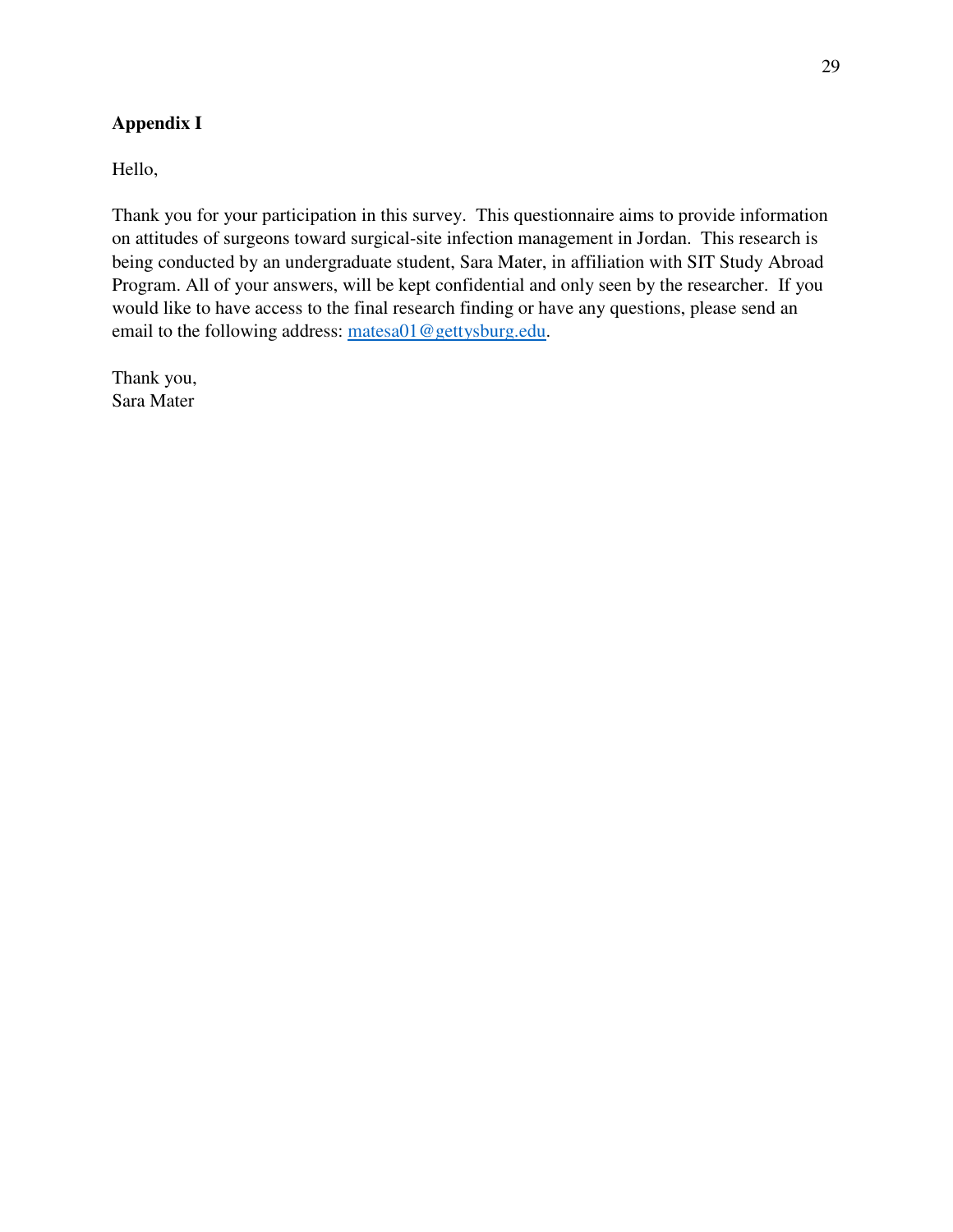| 1. Hospital Type:                                                                                                                        |                | Public                 |                | Private         | Military                                                                                   |  |
|------------------------------------------------------------------------------------------------------------------------------------------|----------------|------------------------|----------------|-----------------|--------------------------------------------------------------------------------------------|--|
| 2. Surgeon type:<br>general                                                                                                              | vascular       |                        | cardiothoracic |                 | gynecologic                                                                                |  |
| orthopedic                                                                                                                               |                | plastic                | neuro          |                 | other:                                                                                     |  |
| 3. Duration of practice:                                                                                                                 |                |                        |                |                 |                                                                                            |  |
| $0-10$ years                                                                                                                             |                | $11-20$ years          |                | $20-30$ years   | more than 30 years                                                                         |  |
| 4. Do you require patients to bath with an antiseptic before surgery?<br>Yes<br>N <sub>o</sub>                                           |                |                        |                |                 |                                                                                            |  |
| 5. Is removal of patient's hair done in the operating room?<br>Yes                                                                       | N <sub>0</sub> |                        |                |                 |                                                                                            |  |
| 6. If yes, which of the following methods is used to remove patient's hair?<br>Razors                                                    |                | Depilatory cream       |                | <b>Clippers</b> |                                                                                            |  |
| 7. Are antibiotic prophylaxis used routinely?<br>Yes                                                                                     | N <sub>o</sub> |                        |                |                 |                                                                                            |  |
| 8. If yes, on average, how long are antibiotic prophylaxis maintained on patients after the<br>incision in the operation room is closed? |                |                        |                |                 |                                                                                            |  |
| 0 hours                                                                                                                                  | $1-5$ hours    | 5-10 hours             |                |                 | 10-20 hours greater than 20 hours                                                          |  |
|                                                                                                                                          |                |                        |                |                 | 9. How well do you believe you follow protocols for antibiotic prophylaxis?                |  |
| Poor                                                                                                                                     |                | average good very good |                |                 | excellent                                                                                  |  |
| improved?                                                                                                                                |                |                        |                |                 | 10. Do you believe your adherence to the protocols regarding antibiotic prophylaxis can be |  |
| Yes                                                                                                                                      | N <sub>o</sub> |                        |                |                 |                                                                                            |  |
| 11. Do you encourage tobacco cessation for patients 30 days before surgery?<br>Yes                                                       | N <sub>o</sub> |                        |                |                 |                                                                                            |  |

Please circle the appropriate response and be as honest as possible in answering all questions.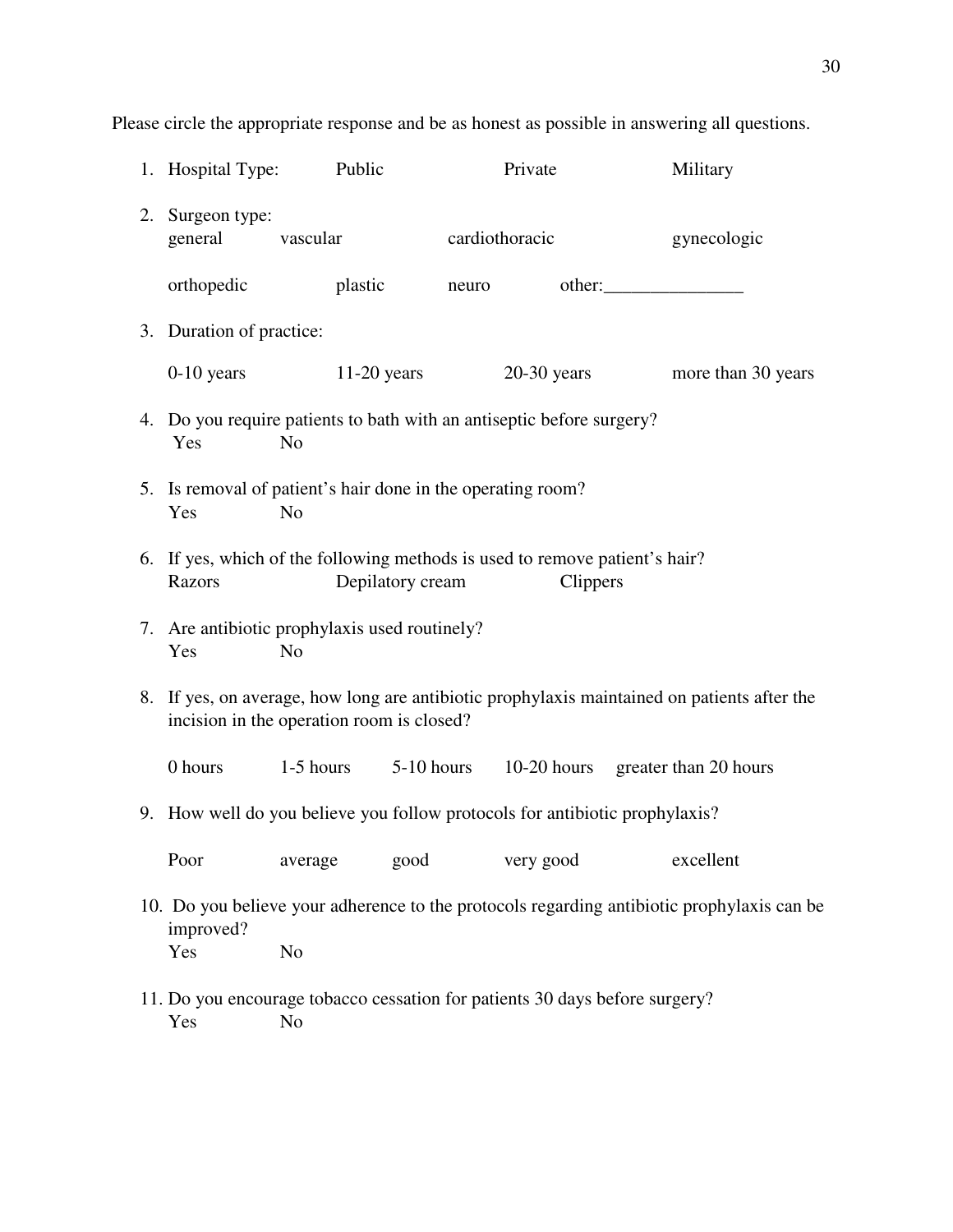12. How well do you believe pre-operative infection protocol are followed?

| Poor | average | good | very good | excellent |
|------|---------|------|-----------|-----------|
|------|---------|------|-----------|-----------|

- 13. What are the most common protocols that you can improve upon? Please circle those applicable from below:
	- a. Hand washing
	- b. Wearing gloves
	- c. Changing of gloves
	- d. Use of facemasks
	- e. Administration of antibiotic prophylaxis
- 14. How well do you believe you follow intra-operative infection protocol?

| Poor                                                                                                            | average | good | very good | excellent |  |  |  |
|-----------------------------------------------------------------------------------------------------------------|---------|------|-----------|-----------|--|--|--|
| 15. How well do you believe you follow post-operative infection guidelines?                                     |         |      |           |           |  |  |  |
| Poor                                                                                                            | average | good | very good | excellent |  |  |  |
| 16. Please circle the response you most agree with:                                                             |         |      |           |           |  |  |  |
| Infection control guideline implementation plays a significant role in the rate of surgical-site<br>infections. |         |      |           |           |  |  |  |

| Strongly disagree | disagree | undecided | agree | strongly agree |
|-------------------|----------|-----------|-------|----------------|
|                   |          |           |       |                |

17. Below, please list any additional comments you may have regarding infection control management: